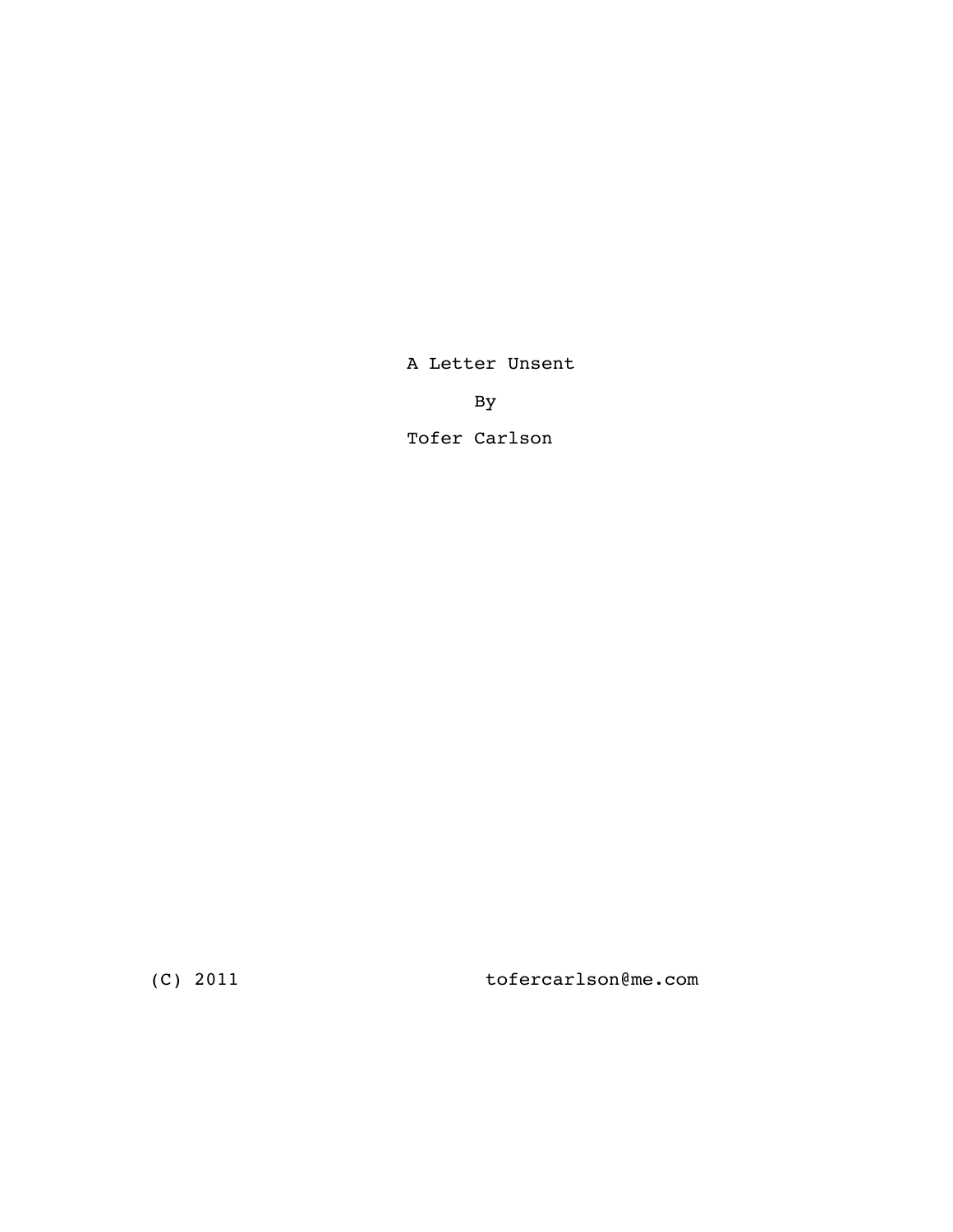Cast of Characters

| Matt:           | male, college student                                                                                                  |
|-----------------|------------------------------------------------------------------------------------------------------------------------|
| Evan:           | older brother to MATT,<br>excited about life,<br>charismatic, makes people<br>want to like him and be liked<br>by him. |
| Rick:           | fiancé to JENNIFER in whom he<br>is completely and deeply in<br>love, male                                             |
| Wendy:          | early to mid 20s, best friend<br>of BRENDA, a barista                                                                  |
| Counselor:      | grief counselor, gender<br>neutral                                                                                     |
| Jennifer:       | fiancée of RICK                                                                                                        |
| Brenda:         | early to mid 20s, WENDY's<br>best friend, a writer                                                                     |
| Angie:          | sometimes waitress, sometimes<br>photographer                                                                          |
| Doctors $(3)$ : |                                                                                                                        |

## Scene

 Set: three platforms approximately 2 feet wide, by 6 feet long and perhaps 2 feet high. Clearly separate circle of chairs, perhaps 6. Possibly a counter to be used as a diner and a coffeeshop.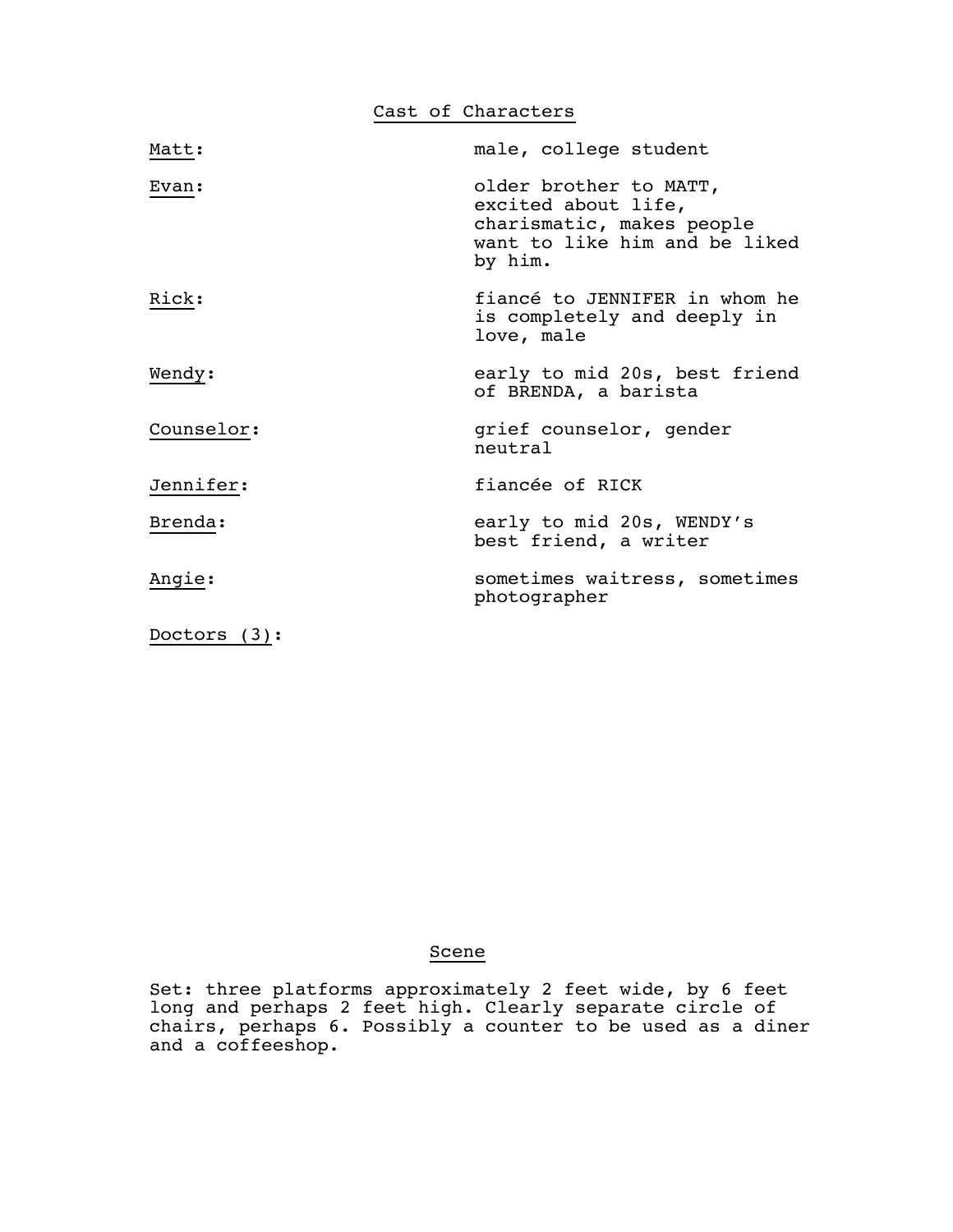Lights come up on four actors in a circle, Rick,<br>Wendy, Matt, Counselor. Everything else starts<br>black. Evan, Jennifer and Brenda are sitting on<br>their respective platforms in the darkness. Matt<br>is holding a letter when ligh

## MATT:

 (*Visibly gathering himself*) I don't know if this is what you were talking about, but I guess this is what came out. (*Reading at first*) We were together for Christmas. First time in (beat) I don't even know. I got in a few days before Evan. He stuck around school to get in an extra day of partying. (*Spot comes up slowly on Evan; he's sitting, relaxed and smiling*) Last year he was studying abroad. In Venice. I think he spent more time studying wine and local ... culture ... than anything academic. (*Matt begins to wander over to where Evan is sitting, and eventually sits down next to him*) He pulled in—mom and dad were at work—and stormed upstairs to wake me up.

#### EVAN:

 (*Activating and leaping up from his seat*) Jesus, Matt! Get up already! It's almost 9 o'clock for Christ's sake.

## MATT:

(*groans*)

## EVAN:

 Dude, you haven't seen me for what? Four months? And that's the best you got? Oh, little brother, how far the mighty have fallen (*Evan leaps up, standing on the bed next to Matt*).

## MATT:

Come on Ev, what the fuck.

## EVAN:

 Oh, quit your whining and drink this (*hands Matt a very large cup of Dunkin Donuts coffee*). And put some pants on--let's get out of here. (*moves away as Matt gets up*).

### MATT:

 (*addressing audience*) He pulled me out to this diner... COUNSELOR: Go on.

#### MATT:

 He pulled me out to this diner I didn't know existed, where I had what had to be the worst pancakes in my (MORE)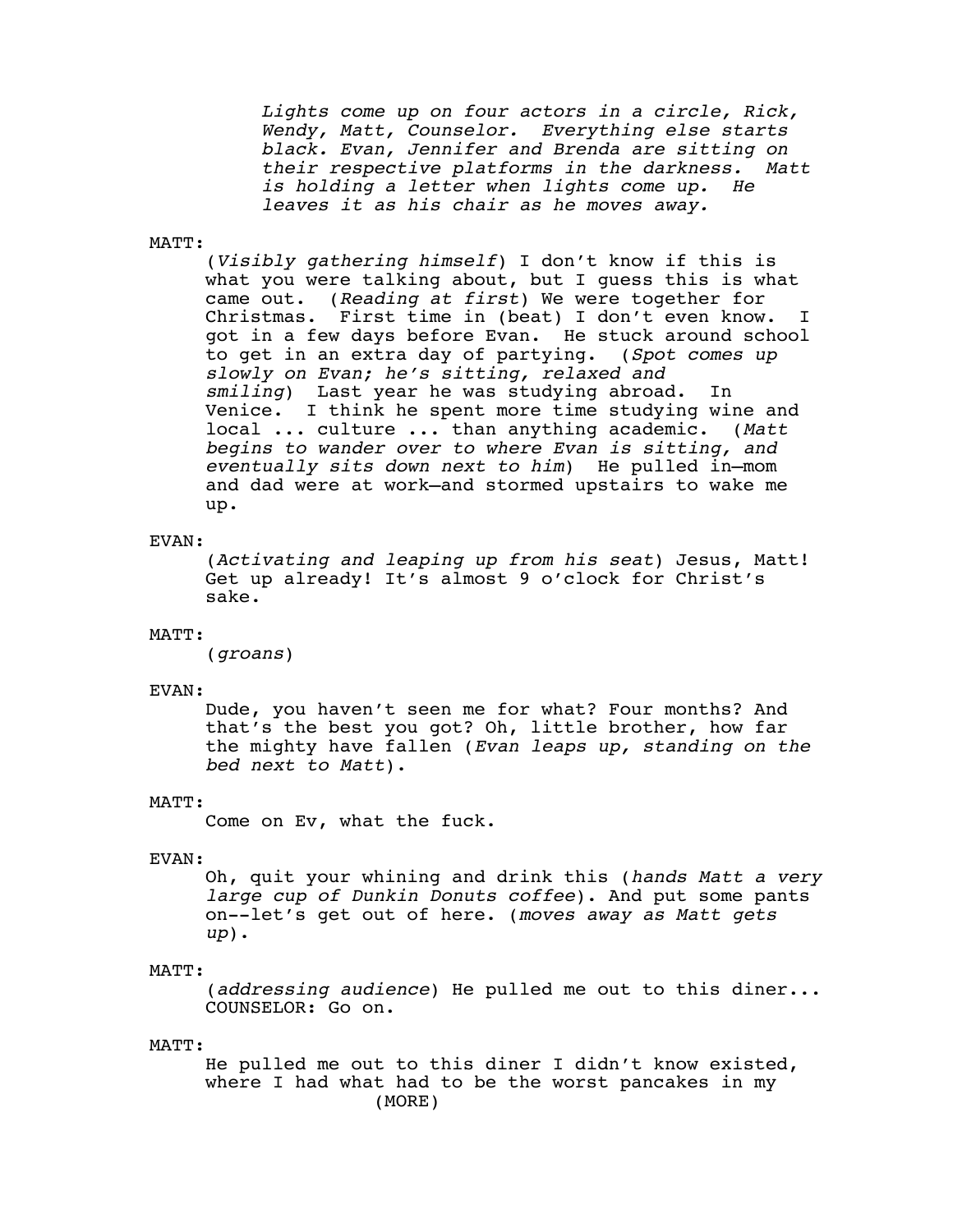## MATT: (cont'd)

 life--I mean, I love bacon, but bacon-flavored chocolate chip pancakes cross the line. (*Walks over to where Evan stands at a diner counter*) But everything worked out in the end. The waitress was (*beat*) divine.

*(Lights come up as Angie moves from table to table with a pot of coffee. She has a nametag, that clearly identifies her name as Angie. Matt stops speaking, and follows her with his eyes)* Damn.

EVAN:

No kidding, right?

## MATT:

I...

## EVAN:

 I know! (*Slaps Matt's shoulder*). So we were out behind the apartment the night before finals started. Maurilio got his hands on a case of dry ice from lab. I found a water bottle under the bed, so we filled it up, and just as a car went by, bam! It was awesome, Tony fell on his ass and the car slammed on its brakes. It almost skidded into the curb--but it was the fuzz, and came over to investigate what could have potentially been mistaken for a gunshot. What are the chances?

#### ANGIE:

Coffee?

#### MATT:

Um...

## EVAN:

 Fill 'em up. Thanks (*very obviously checks out her name tag*) Angie.

## ANGIE:

I think I can handle that.

#### MATT:

Thanks.

## EVAN:

 (*as Angie walks away*) Just ask for her number already. And what happened to all the smooth lines we practiced. I think I can handle that. I mean come on. That's what she said, probably wouldn't do so well, because, well, it is what she said, but nothing? No, want to know what else you can handle? Not even a where and when?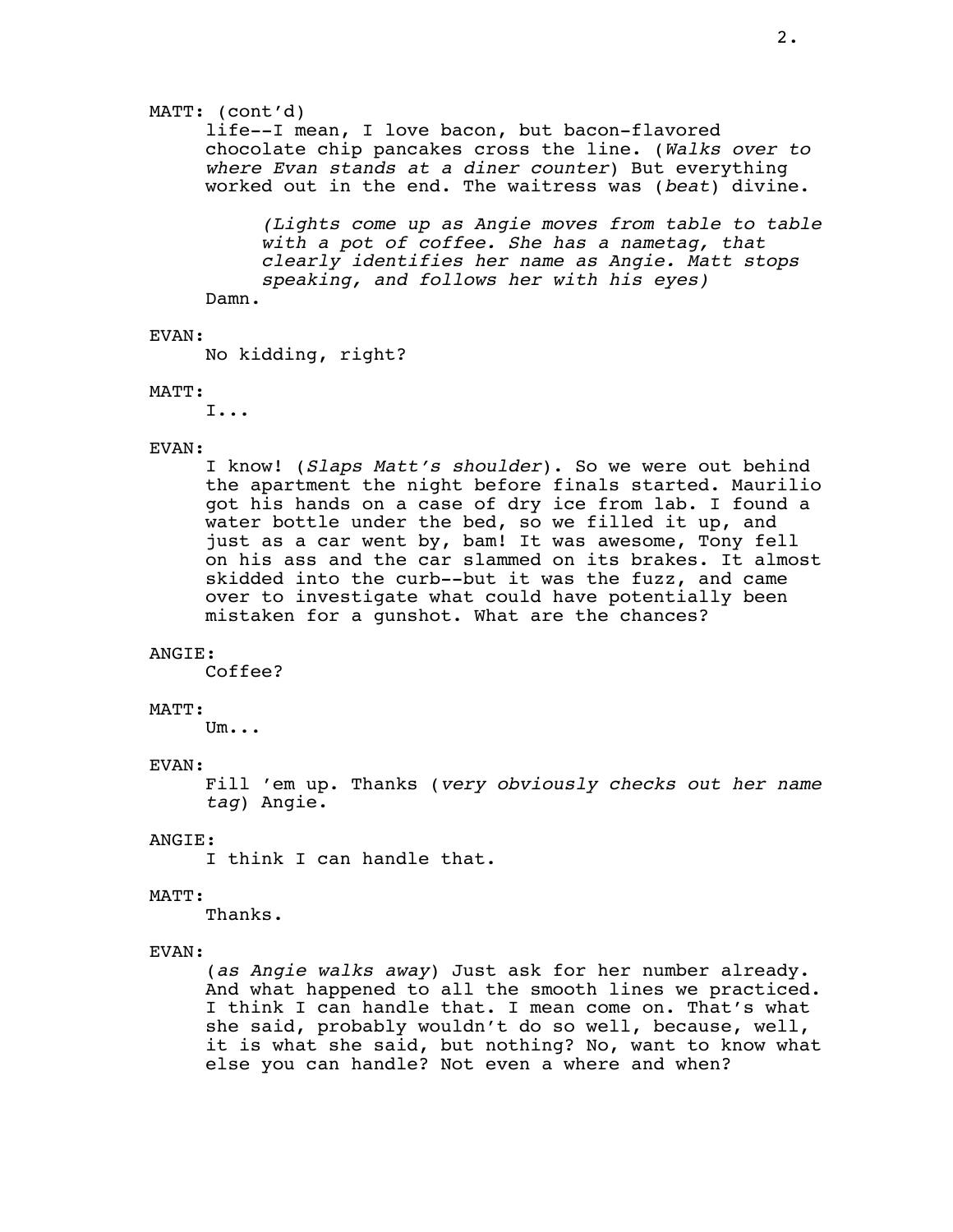## MATT:

Dude, come on.

### EVAN:

Look, I'll call her back. Rachel. (*Angie doesn't respond*) Rachel! That was her name wasn't it?

### MATT:

Not cool.

## ANGIE:

What's up?

## MATT:

 My brother just wanted to see if you'd respond if he called you by the wrong name. Sorry.

#### ANGIE:

(*Turning towards Evan*) Anything you need?

## EVAN:

Nope. I guess I just wanted to see you again. Shoot me.

### ANGIE:

I forgot my gun in my other apron. (*Rolls her eyes at Evan. Gives Matt a smile as she turns to leave*)

#### EVAN:

 And it was so worth it. (*Matt watches Angie as she leaves*) That my friend, is where it's at.

#### MATT:

What?

#### EVAN:

 And he's not even listening. Waitress 1, Matt 0. She's got a temper--fire, the good stuff. If she's got that now, just think about what she's got to be like when she's not wearing that apron. I mean, come on Matt, that is hot.

#### MATT:

 I don't think hot quite covers it chief. EVAN: And the poet emerges.

#### MATT:

 Seriously though? She made me forget that you were a total asshole and woke me up at some ungodly hour when she was over here, that's got to count for something.

#### EVAN:

Hey! Was it worth it?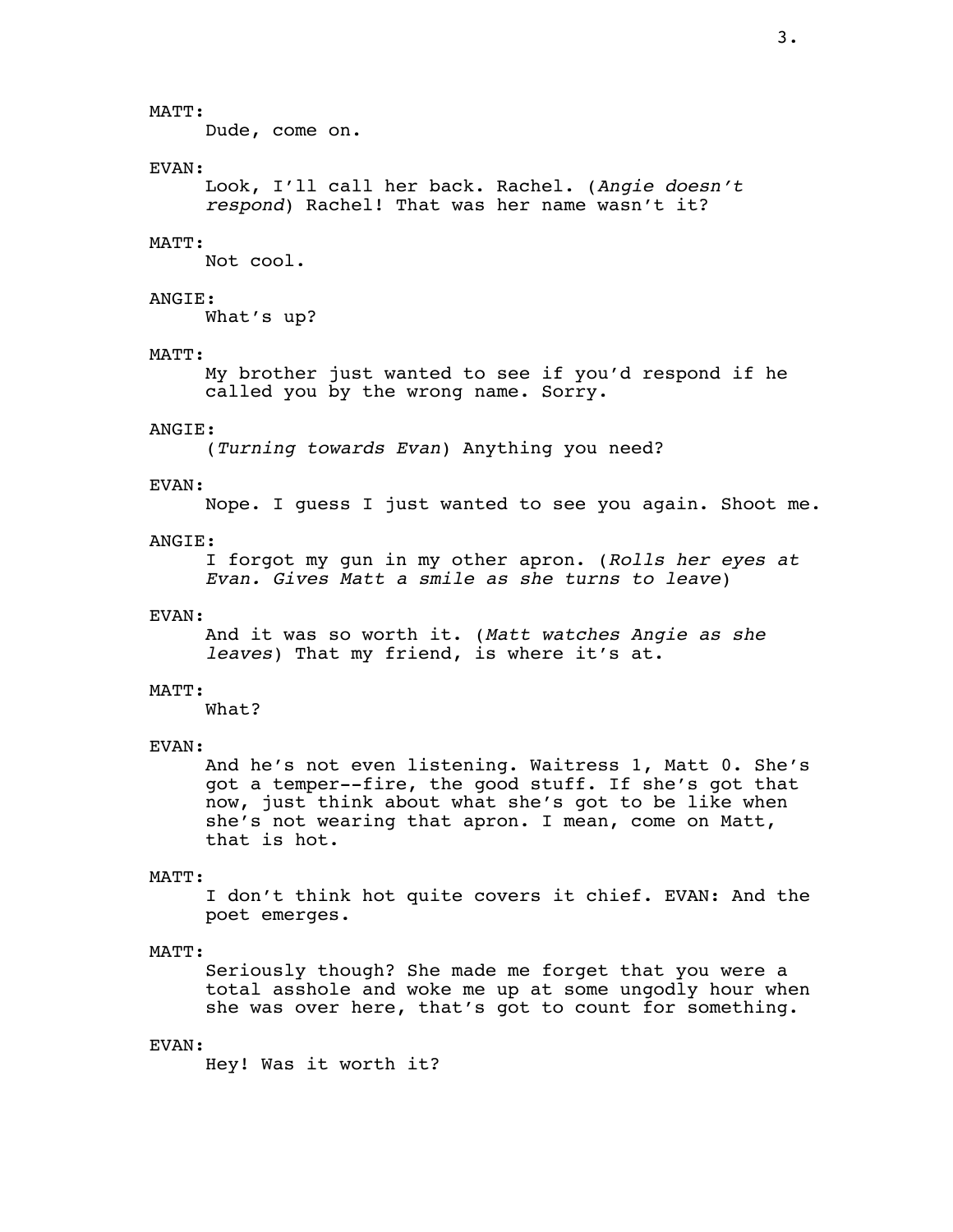## MATT:

I don't leave my bed before 11.

## EVAN:

Was it worth it?

## MATT:

 It was worth it. Lights fade down on Matt and Evan and up on the circle of chairs.

## COUNSELOR:

Rick? (*Rick shrugs and looks away*)

## WENDY:

 (*Looks at Rick, waits; then to Counselor*) Look, I don't have anything--I couldn't write it. Can I just--(*Counselor nods*) I had this feeling--you know--what feeling is it? The one you can only say in French.

## COUNSELOR:

Déjà vu?

## WENDY:

 Yea, whatever. I knew the place but couldn't have known it. I'd only been in the city maybe a month at the time. But the light--the way it melted through the trees and the breeze calling up spring time a few weeks too early. She walked past me before turning around

*(Brenda walks past and into the light).*

## BRENDA:

Wendy?

#### WENDY:

 I didn't recognize her. I mean, I hadn't seen her in ten, twelve years? And I run into her here, of all places on my way home from the bookstore. My feet were killing me from standing all day, and I just wanted to get home and sit down. I could already hear the sound of my spine settling into my chair. But there she was, standing before me and I had no idea. (*to Brenda*) Do I know you?

## BRENDA:

 Brenda. Brenda Fitzpatrick? We went to elementary school together. God, I don't even want to think about just how long ago it was. We went out together for Halloween. In first grade, we both tried to be the cowardly lion, but we ended up looking more like Ewoks. WENDY: Oh my god. Brenda! The next year we went as Ewoks because our moms were still tired of the comments everyone made.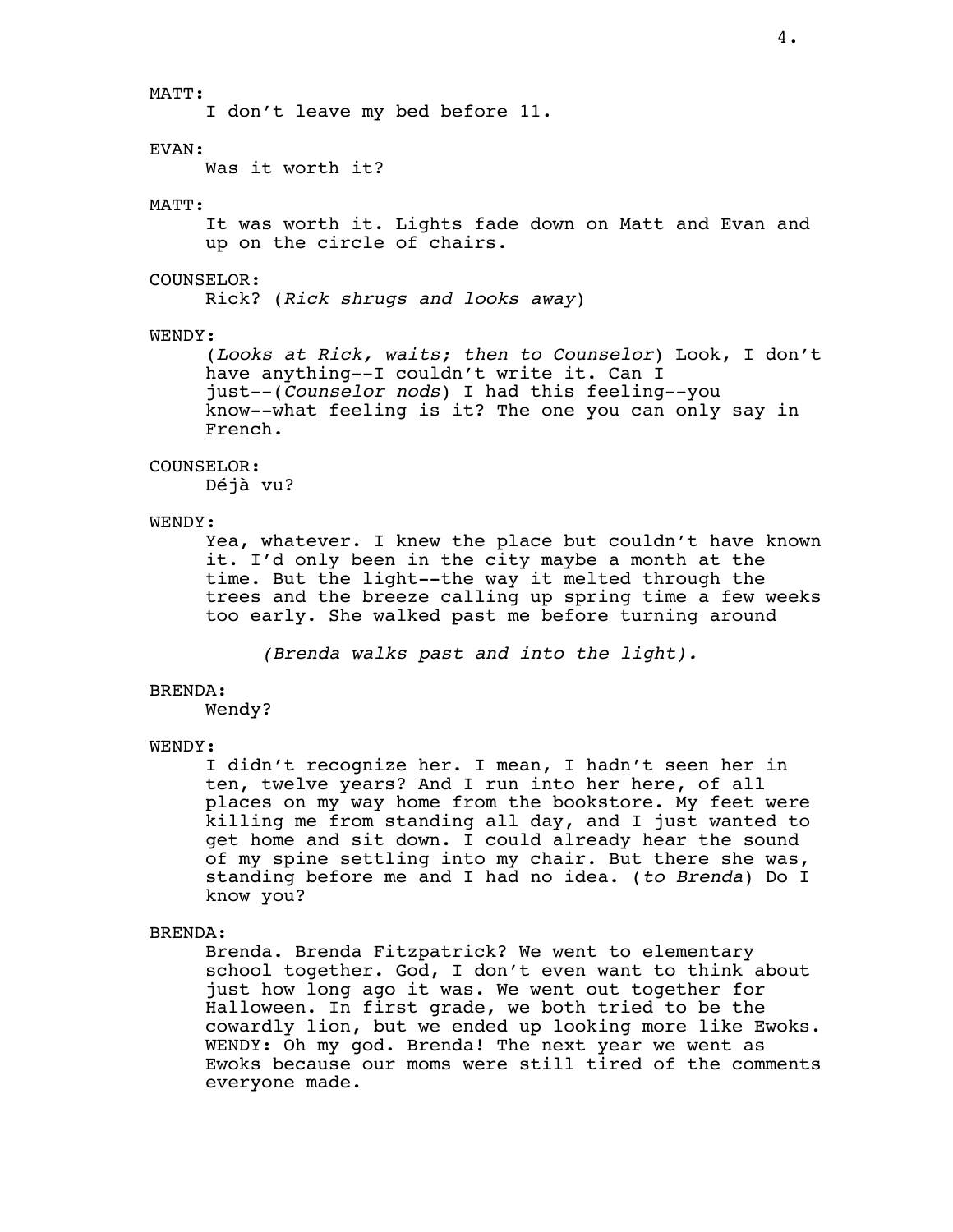## BRENDA:

What cute little Ewok warriors you are!

#### WENDY:

Actually, they're--

#### BRENDA:

Lions.

## WENDY:

 I'd forgotten about it. It probably would have gone over better if your mom could actually sew.

#### BRENDA:

 She made the costume? I always assumed she grabbed a Star Wars costume from the rack and attached a tail, because she didn't want to bother with it.

#### WENDY:

 She made both of them. I can't believe you actually remembered that. My god, Brenda. How are you? What have you been doing for the last (mumbles purposefully) years? I haven't seen you since, what, sixth grade?

## BRENDA:

 I moved to California, my mom got a new job in some publishing house in LA. I thought we'd move back after she got bored, but then she met Ron, and suddenly, I had a step-dad, and she had a reason to stay in one place. She died a couple years ago, just after I finished up school.

## WENDY:

Brenda, I'm so sorry.

## BRENDA:

 Thanks. I mean that's the way it goes, I guess. I moved east again after that. Ron's great, but he's not my dad, and I really didn't have anything left out there. I've been working on getting published. Mostly I get a lot of rejection letters.

#### WENDY:

 I'm a barista at a bookstore downtown. It's not bad, but it's not what I thought I'd be using my degree for.

#### BRENDA:

 I'll drink to that. Hey, what are you doing right now? Do you want to grab some dinner?

#### WENDY:

 (to all) So we did. I called my roommate to let him know I'd be back late. Not that he ever answered his (MORE)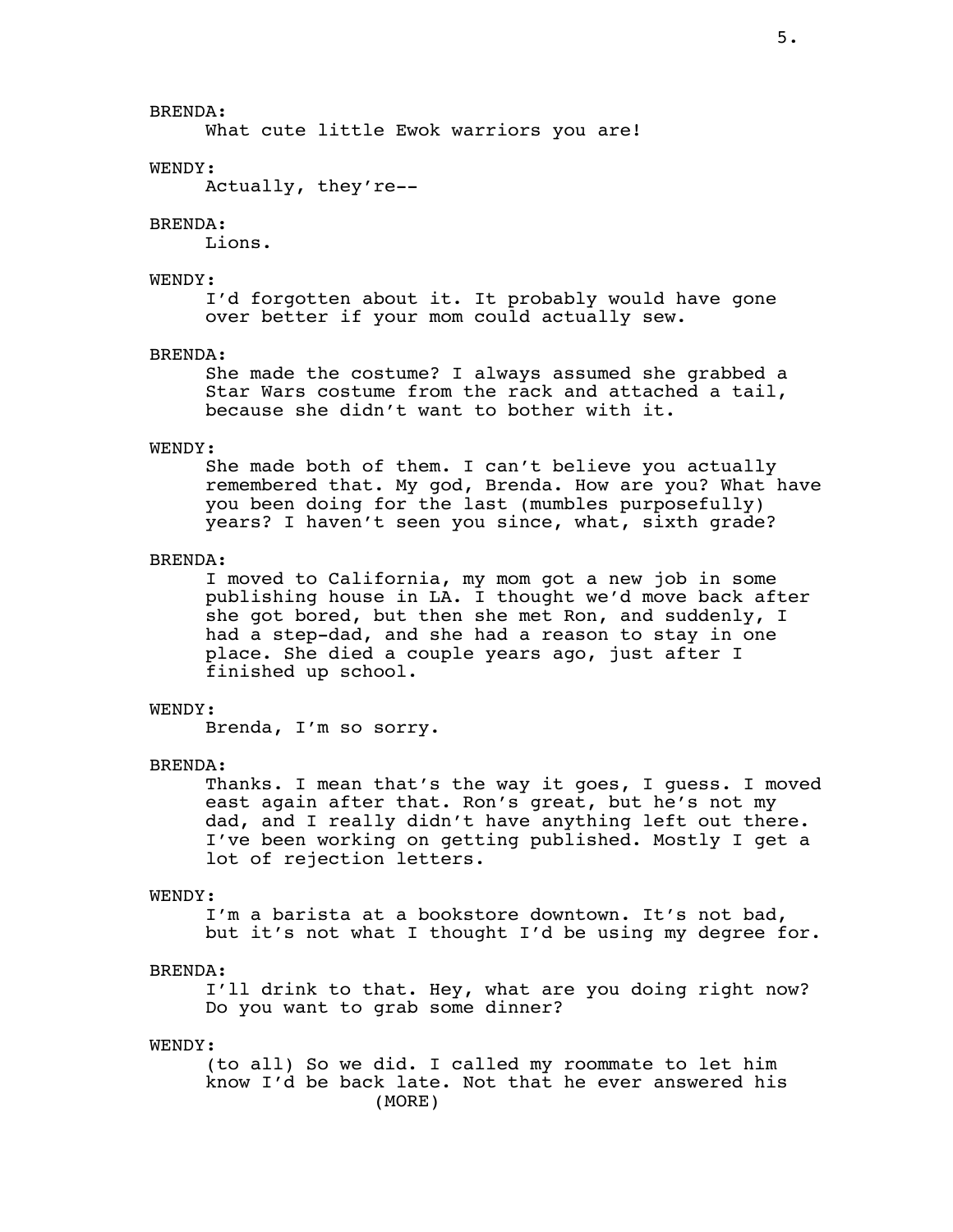## WENDY: (cont'd)

 phone--or knew I existed outside the rent check that I put on the fridge each month. I moved out a month later, anyway--the dinner with Brenda, hot dogs from the Spikes that went in a couple years ago--rekindled our friendship in a huge way. It was like--

## BRENDA:

 God, it's like we never lost touch--how many years ago did you say it was?

## WENDY:

Mumble-ty.

#### BRENDA:

 Right. We've grown up--well kind of--I like to think that I'm still a college student sometimes. You look--you're so different. You were always so quiet.

#### WENDY:

I always had you to speak up for me.

## BRENDA:

 And I'm exactly the same person I was when I was at six. Maybe even gone a bit down hill--I won that young author thing in first grade. When was the last time I won something for my writing?

#### WENDY:

 Brenda! Seriously? I don't even remember what my dreams were--you stuck with yours. I traded them for an apron and smelling like lattes with extra foam.

 *Brenda and Wendy continue talking in sotto voice as lights dim, and fade up on Evan and Matt.*

#### EVAN:

I've got to hit the head before we go. (*Exits*)

#### ANGIE:

(*Approaching*) You guys need any change?

#### MATT:

(*aside*) Don't we all.

#### ANGIE:

What?

#### MATT:

 Sorry. Just talking to myself (she laughs). We're all set.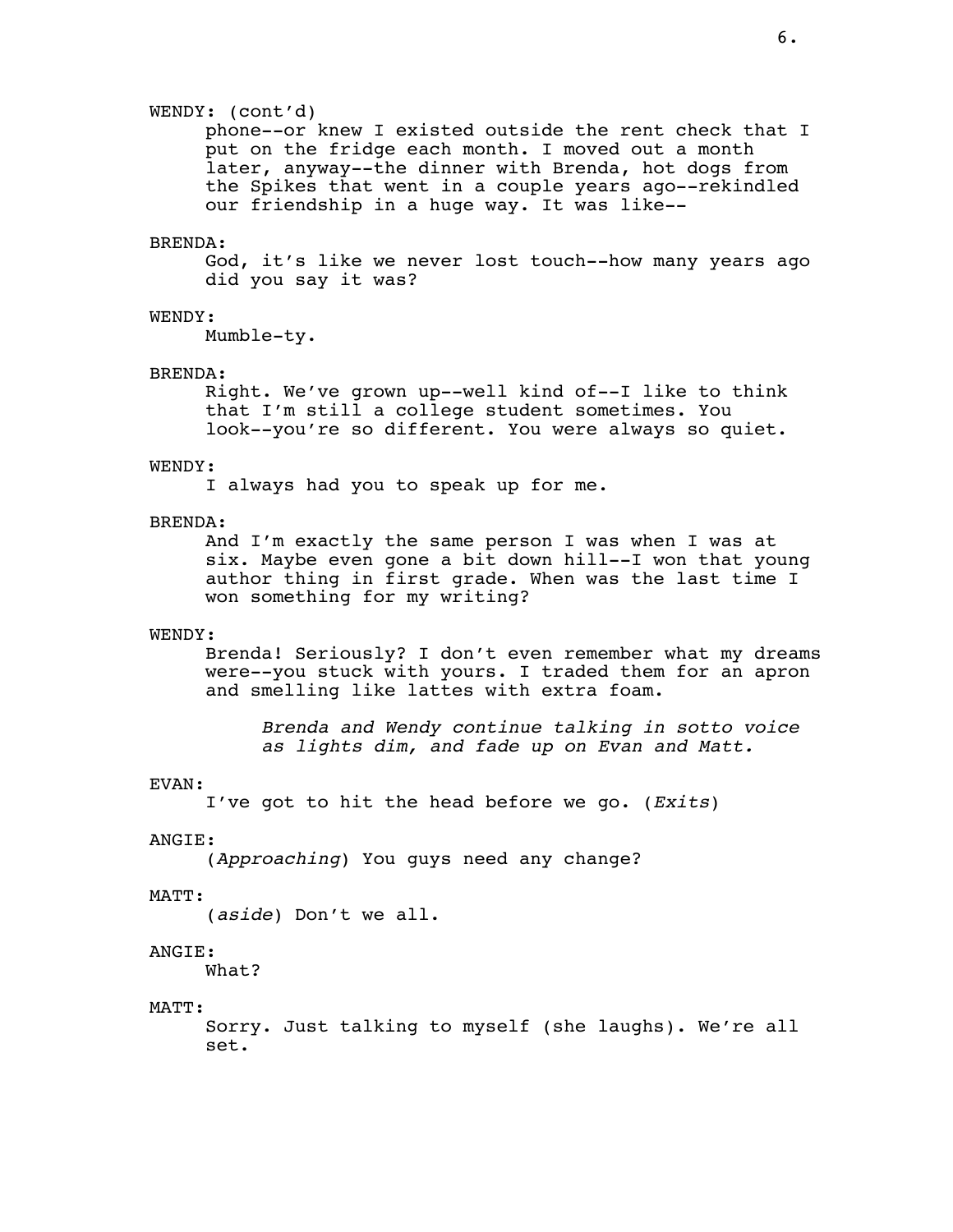You're brother's a character.

## MATT:

Evan?

## ANGIE:

 Actually I was talking about the one who didn't come today.

#### MATT:

 I only have the...oh. Yea, he is. He means well, he just likes being the center of the universe.

#### ANGIE:

There are worse places to be.

#### MATT:

 I'm not so sure. They suspect the center of the universe might be a black hole. Not somewhere I'd want to live.

## ANGIE:

Right. Character must run in the family.

#### MATT:

 Yea, it's totally fair. He gets the charisma, I get the nerd-power.

#### ANGIE:

 You shouldn't be so hard on yourself, you do just fine. (beat) You're the brother I'm standing here talking to. No?

## MATT:

There is that.

## ANGIE:

Where did he get off to anyway?

#### MATT:

 He's probably waiting in the bathroom to see if I work up the courage to make a move.

## ANGIE:

 Well, are you? (*long beat*) Maybe tomorrow then. I guess I'll have to see you later.

## MATT:

Yea. See you around.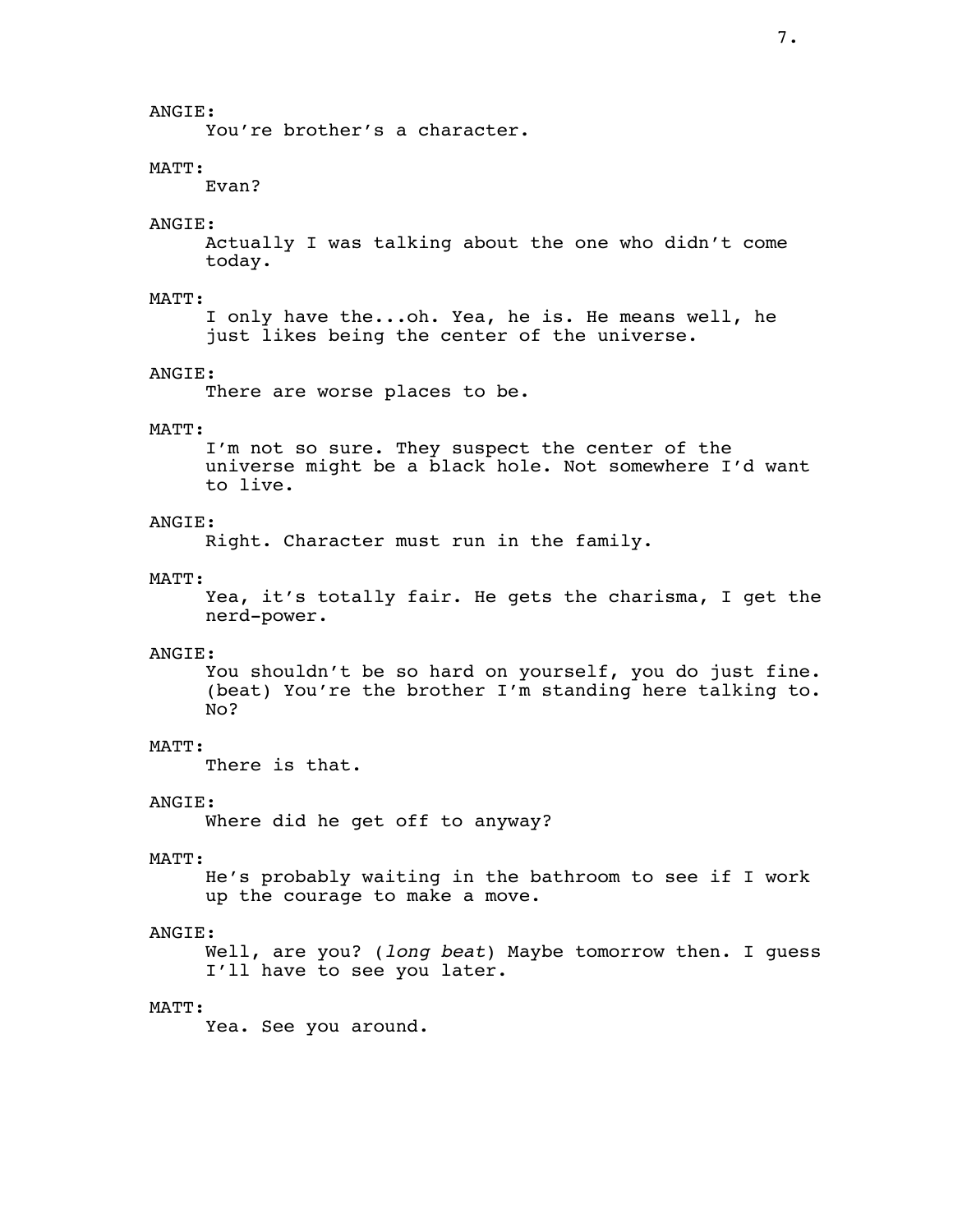## ANGIE:

I hope so. (*moves away*)

#### MATT:

 Damn. (*begins to move offstage to find Evan, when Evan bursts back on scene*) There you are. Make me an uncle while you were in there? I didn't know men gave birth.

#### EVAN:

 Dude, you don't want to (*visibly falters*)--you don't want to go in there.

#### MATT:

You OK, Ev?

## EVAN:

 Fine brother, fine as... I guess nothing interesting rhymes with fine, and turpentine just doesn't sound right.

*Lights begin to dim on Matt and Evan as they move to another area of the stage, Angie watches them leave. Lights come back up on Wendy and Brenda.*

### BRENDA:

So--tell me about him.

## WENDY:

Who?

#### BRENDA:

 You're smiling. Like absurdly smiling. Cheshire cat smiling--I'm just waiting for your face to start going on an acid trip and spin upside down or something. I figure it has to be for some guy.

 *Matt and Evan cross paths with Brenda and Wendy; Evan does something smooth as he passes, and Brenda follows him with her eyes as the brothers enter the light.*

#### MATT:

I went to see her again today.

## EVAN:

Who?

## MATT:

Angie.

### EVAN:

(*shrugs*) Not ringing any bells.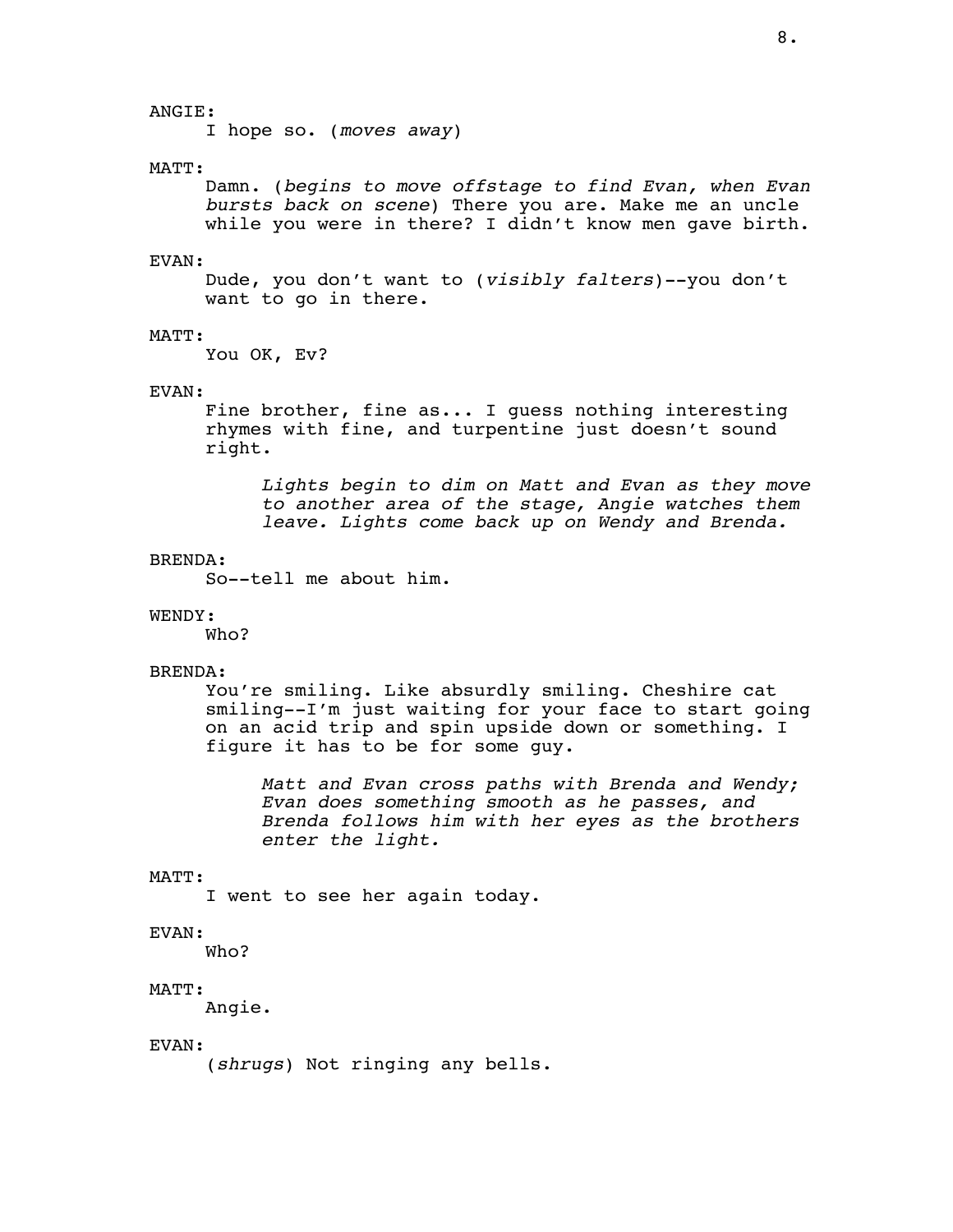BRENDA: Come on, spill it. WENDY: OK--Michael. He's come in the last few days. Extra dry cappuccino and a blueberry muffin. BRENDA: Which makes you smile like a fool? WENDY: This morning he told me his name, and then asked me if I liked Thai--when I said not really, he said he'd try Italian tomorrow. MATT: The waitress? From the bacon-pancake place? EVAN: Seriously? I didn't think you'd actually follow through with it. MATT: Well I did. We're getting coffee tomorrow. EVAN: Damn. I'm kind of impressed. BRENDA: That's actually not that cliché. Will he come back? WENDY: I don't know. I hope so. BRENDA: He'd better. WENDY: I think I'd kind of given up on the idea of meeting someone here. It's all so impersonal. BRENDA: You found me, right? MATT: Wish me luck. (exits) EVAN: As if that'd be enough. BRENDA: What are you going to say? WENDY: What?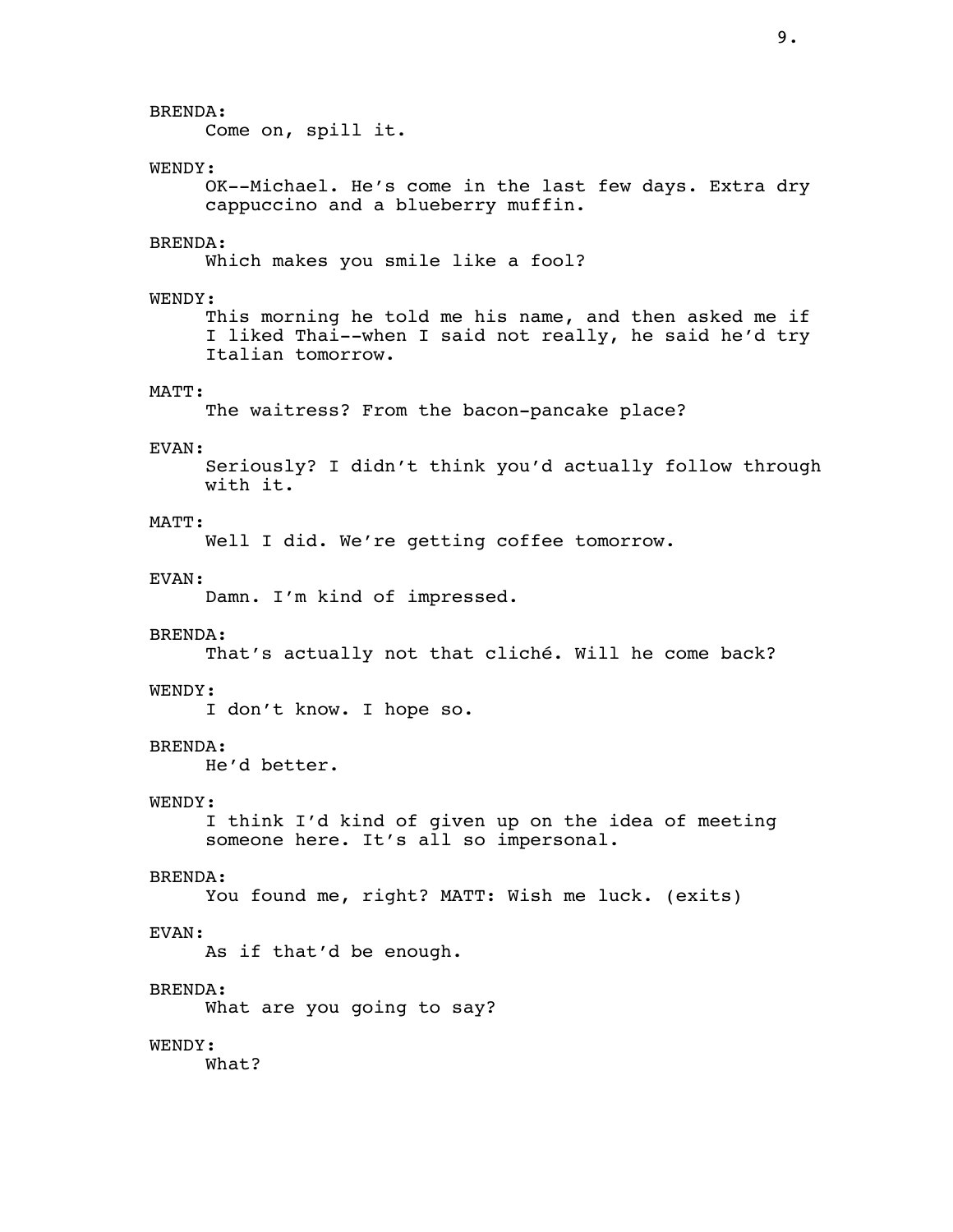BRENDA: When he asks you about Italian? WENDY: Well, I like Italian, don't I? BRENDA: And if you didn't? WENDY: I might have tried to get him to come back a third time. Mexican, maybe? BRENDA: Really? WENDY: I would have lied. MATT: (Entering) Un-fucking-believable! EVAN: What? MATT: (*Grabbing him*) She kissed me! EVAN: And you're screaming? MATT: My god, I think I'm in love. EVAN: Getting a little ahead of ourselves Romeo? MATT: I don't even know anymore. *(Lights fade on Matt, Evan, Brenda and Wendy, come up on Counselor and Rick)* COUNSELOR: Rick? *(Rick looks around impatiently, moves to get up, and then settles into his chair. He looks at an envelope before putting it down and speaking).* RICK: Paris. It was a spur of the moment trip. I found a great price for two tickets about a week before the (MORE)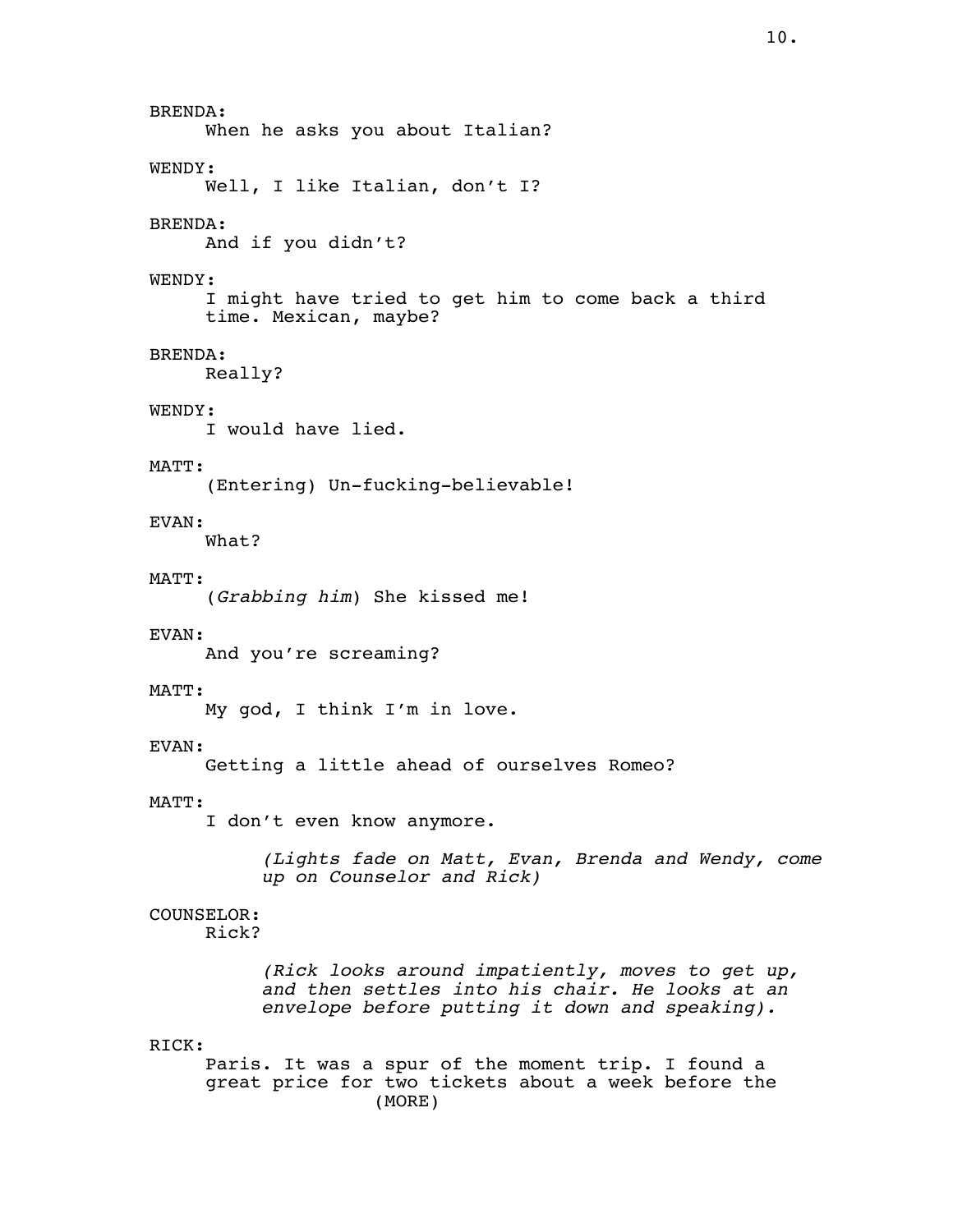## RICK: (cont'd)

 flight and showed up to pick her up Friday afternoon with our bags packed. We got into Charles de Gaulle, and the sun was just coming up. The metro took us to our hotel, and we took off on the town. Crepes for breakfast. Nutella. (Jennifer stands up and walks slowly over until she is standing behind Rick) We hit the Musee d'Orsay first and fell in love. The old station made each piece more wonderful than the last. We found this tiny café for dinner. You could see the Eiffel tower. Lit up and perfect in the night sky. A challenge to God himself. (Rick stands) Do you see what you have created? We can match it. We can build stars and construct beauty from steel and glass. We can meet your grace. And we can surpass it. A warm breeze was coming up the streets, and the sound of the city left us behind, alone and in Paris. I turned towards her (he does) and said (beat) I love you. (He kisses her slowly and deeply)

*Angie comes on stage, but stays out of the action watching. She's holding a camera, pointed at Jennifer and Rick.*

### JENNIFER:

 (*Breaking away and pulling him with her*) We could just...stay, you know. Oh, God. How wonderful would that be? It's beautiful here. I've never been happier. (She's pulled ahead of him) Can we stay? (She laughs lightly) It wouldn't be too hard. I mean, I waitressed all through high school and most of college. I could work in a café, and you could get a job engineering anywhere. Rick? (Turning back to find him looking down at something in his hand). Rick?

#### RICK:

Marry me. (*He holds out the ring he was looking at*).

## JENNIFER:

Seriously?

#### RICK:

 Marry me Jennifer. We've got our whole life ahead of us. Marry me and explore it with me.

## JENNIFER:

 Of course I will. (She kisses him) Oh, my god. (Laughing, giddy) I have to call my mom. (Pulls out her mobile, and begins talking as she moves away from center scene, drops into sotto voice as she continues). Mom? You'll never believe this. I'm in Paris... (Angie approaches Rick)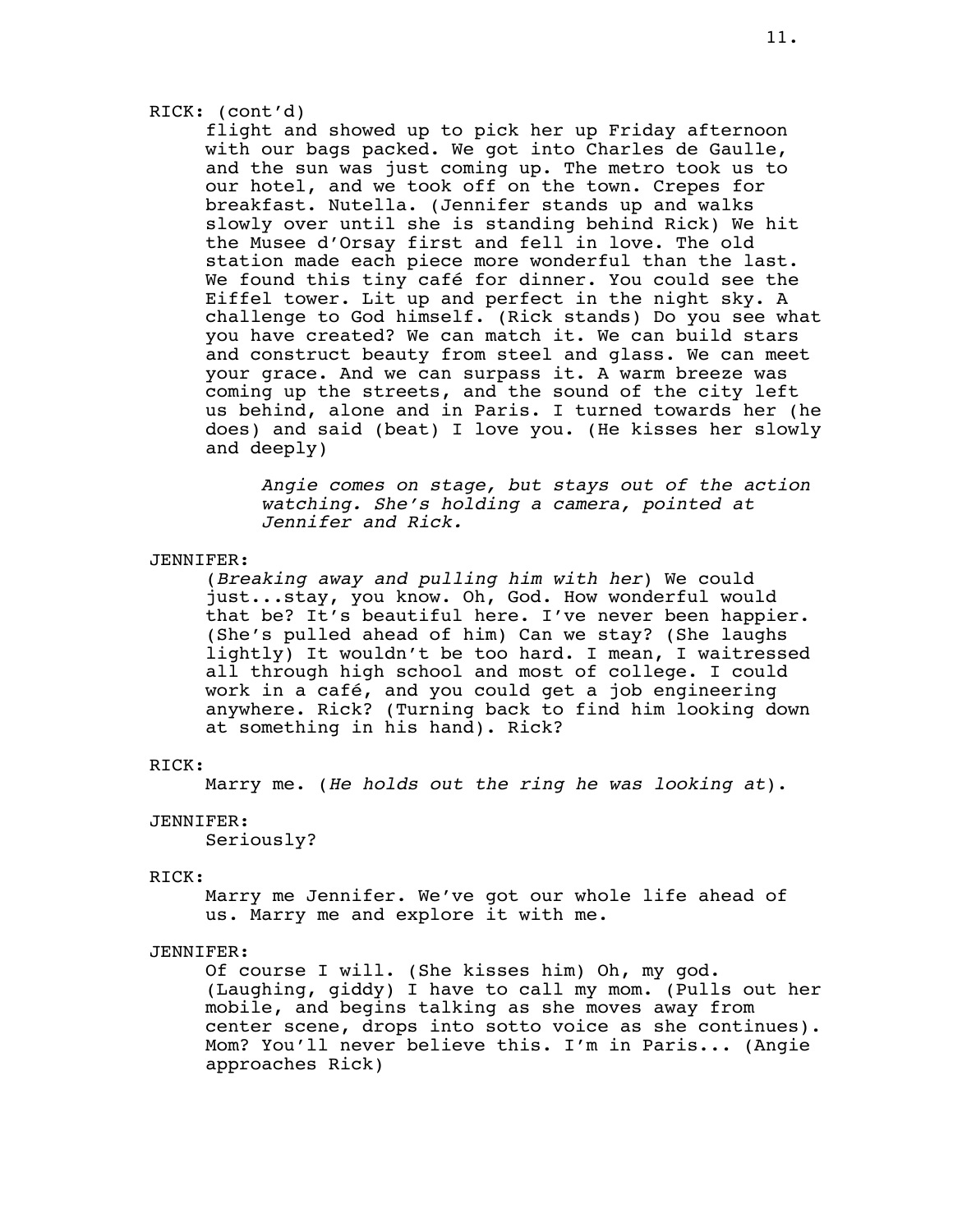## ANGIE:

 When I saw what I thought was happening, I thought you might want it on film.

## RICK:

Are you kidding me?

## ANGIE:

Take a look.

## RICK:

 My God. I look like I'm terrified. I guess I was. Yes. Yes, it's wonderful. (Hugs her) It's perfect. I'm Rick.

#### ANGIE:

 Angie. (Shakes his hand) I can email it to you. Do you have a business card?

### RICK:

 I feel like I should be paying you. Can I pay you for it? You don't know how wonderful this is.

## ANGIE:

 I won't accept it. How about this? Look back on the picture and smile. Remember how happy you were. How insane it all felt.

## RICK:

 It is insane isn't it? (*Angie exits as Rick continues*) Oh, that I could always be that insane. That anyone could be that insane once in their life, that I should be so lucky. Everything coming up sevens, and no turning back. We went home and I was afraid it was all come to an end, that my high would come crashing back down to earth, the angel whose wings I'd borrowed would come back to claim them, and my grace would be no more. But it was better than I could even have hoped. We set the date for December, giving us six months to fall apart. But we didn't.

#### JENNIFER:

And we can use the ballroom?

#### RICK:

 Everything's taken care of. They love having alums get married there, and it was wide open. Nothing to worry about.

## JENNIFER:

 I feel like I should be going crazy. All my friends did. And they had twice as long to plan.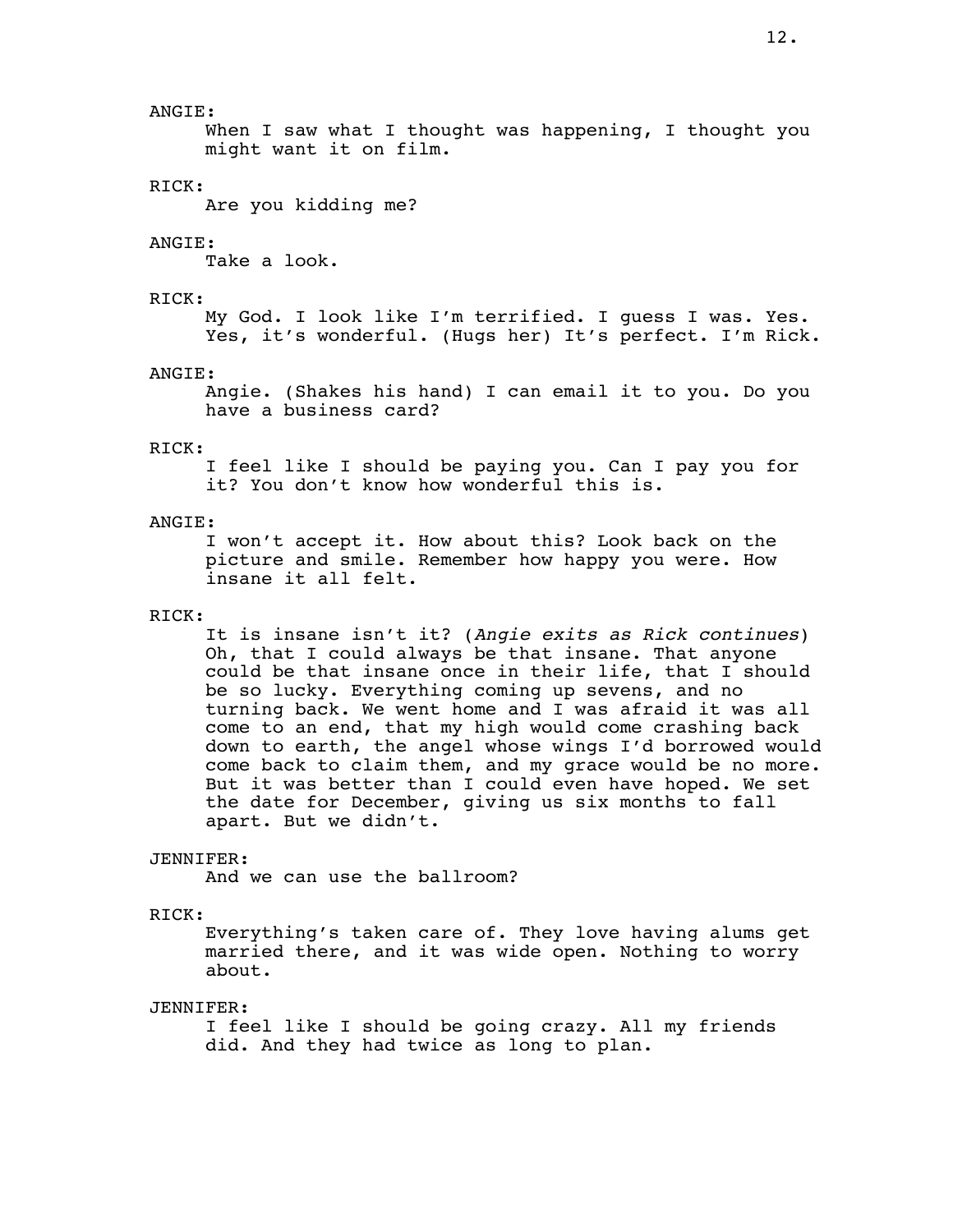We're just that good. Second best decision you ever made--the short engagement.

## JENNIFER:

And the first?

## RICK:

 The pinot with dinner last night. Superb. (She hits him) Oh, you thought I was talking about you agreeing to marry me? I'm totally not that cheesy. Way too cliché.

## JENNIFER:

Jackass.

## RICK:

That's why you love me.

*Lights come back up on Matt and Evan as they enter*

## MATT:

So, how'd it go?

## EVAN:

 Shouldn't I be asking you? You went out with Angie last night again, right?

#### MATT:

 Yea--we hit up the new sushi place on Park. Pretty good, but I've had better. Nice seaweed salad though.

#### EVAN:

And the afterward?

## MATT:

The afterward?

## EVAN:

 The sushi after party. Where you took her to your apartment and showed her what a real man does with his dates?

 *(Lights come up again on Brenda and Wendy, now sitting on Brenda's platform)*

#### BRENDA:

Any ideas?

### WENDY:

I'm going out with Michael later.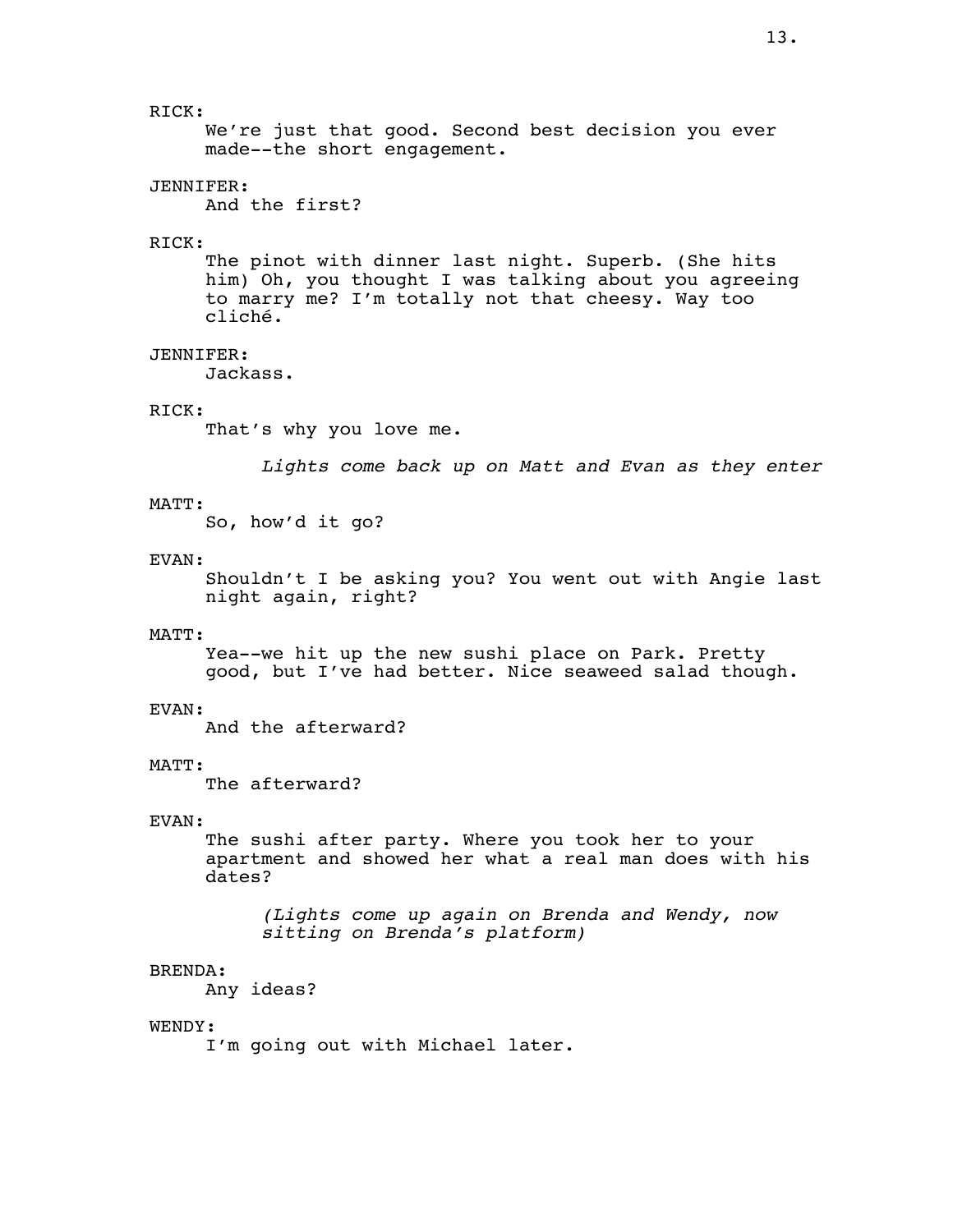## BRENDA:

 Wow, this is getting serious. Four weeks and he hasn't gotten sick of you yet.

## WENDY:

 You've been living with me for two months, and you haven't gotten sick of me.

#### MATT:

 Always about the sex. Can't I just enjoy a night out with a beautiful girl?

#### EVAN:

You've gone out five times!

## MATT:

Four times, spread over several months. I'm never home.

#### EVAN:

No excuses! Always bring your A game.

## BRENDA:

 I'm a special case. I have genes for extra patience. Remember, I'm a writer that hasn't been published in a while. I'm used to dealing with annoying rejection letters, and annoying editors. An annoying Wendy is child's play.

#### WENDY:

 He's taking me to see Wicked while it's in town again. (*Brenda stops whatever she's doing*) Brenda?

#### BRENDA:

Nothing--I just get lonely sometimes.

#### WENDY:

He'll come along.

## BRENDA:

 Hey--who am I to worry. I found you again after so many years, right? (*exits*)

#### MATT:

 Leave it to you to make me feel even more awkward than I normally do. Truly sir, you are an artiste.

### EVAN:

 Oh, I know. Hey, thanks for coming out for this. I know I rag on you, but it helps to have something normal going on.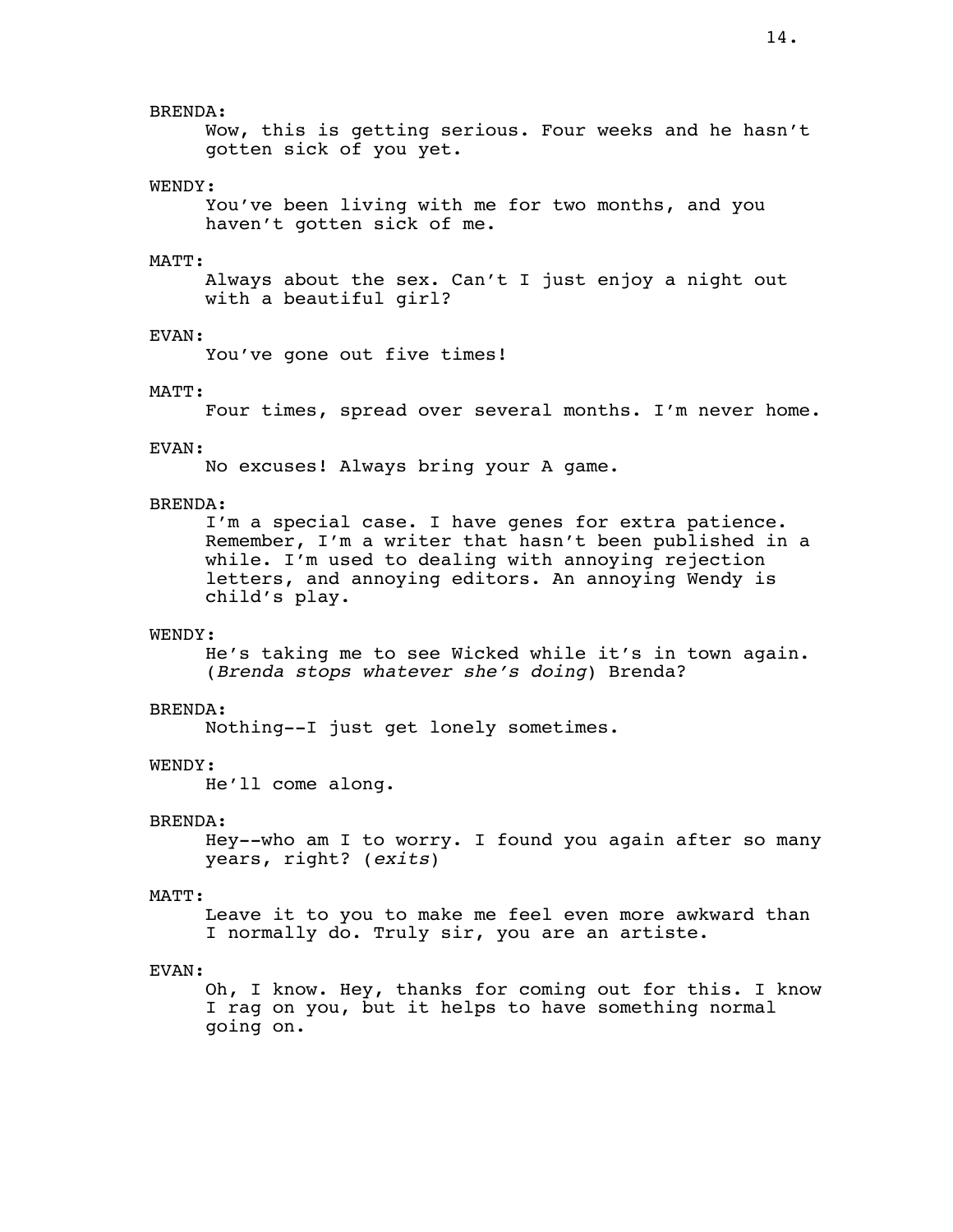MATT:

 Evan, I'm your brother. You go and get some scary-ass test done, I'm going to be there.

## EVAN:

 I might hear back next week or so. But hey, you're in town, you going to see Angie again? More than the monthly date? (*Matt and Evan exeunt*)

*(Brenda reenters, holding a rejection letter.)*

## BRENDA:

Damn it.

#### WENDY:

Another one?

#### BRENDA:

They just don't know what they're missing, right?

## WENDY:

 Yeah! I mean the story was brilliant. It was dark, but hopeful, and brutally funny. So much more than the cliché pieces I keep reading there.

#### BRENDA:

 Thanks. It just sucks. I think I've seen more of these than pages I've actually written.

#### WENDY:

 Who are they to tell you that your writing isn't good enough for this crap (*holds up a magazine*). I mean listen to this: America's Next Top Media: the rise of competitive video blogging. Three pages of feature space arguing that the video blog is going to replace television as the primary means of getting information. I mean, who cares?

## BRENDA:

 Yeah, right? Why would I want to get something published in the New Yorker anyway? It's not like anyone reads it. Everyone just gets it to say that they get it.

## WENDY:

Or read the cartoons.

#### BRENDA:

And they usually suck.

*(MATT and Angie enter)*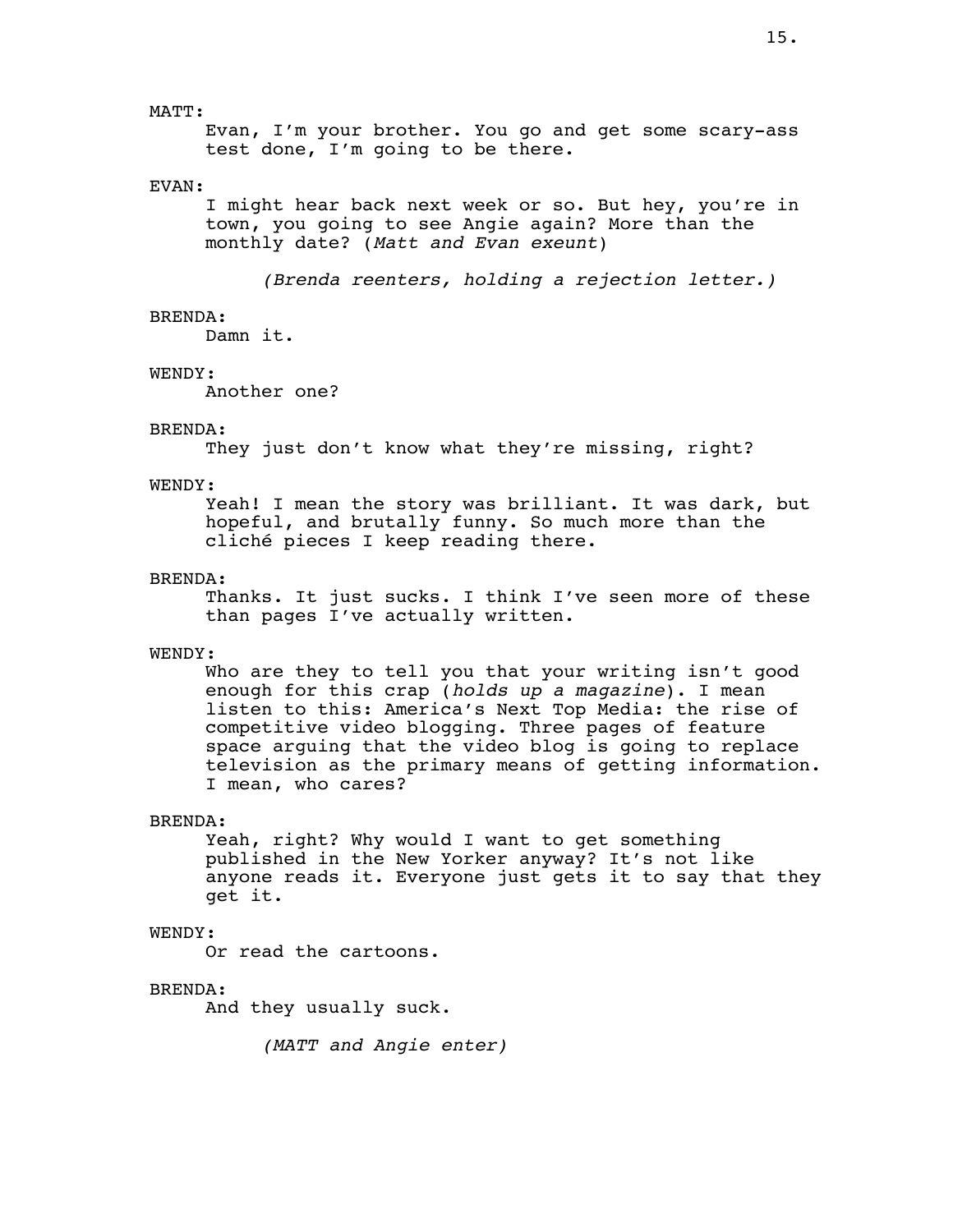## ANGIE:

What did you think?

#### MATT:

 It was OK--not quite what I expected, but I guess anything called Mid-Morning of the Living Dead is probably aiming to disappoint.

### ANGIE:

 Oh, come on! The story was raw, the camera work brilliant. The use of undiscovered talent was a bold slap in the face to the modern Hollywood mentality that a face and a name is worth more than innate talent. And the bare-breasted women were used very tastefully.

## MATT:

 You're right--we should have gone to see the foreign flick. What was it again?

### ANGIE:

Casablanca isn't foreign!

#### MATT:

No, it's just ridiculously old.

#### ANGIE:

And ridiculously good.

#### MATT:

 Whatever you say. (*Evan enters*) I'll grab the car--you OK hanging with my loser brother for a bit?

#### EVAN:

Hey! That's my line.

## ANGIE:

I'll manage.

#### MATT:

 (*Putting on his best Bogart*) Here's lookin' at you, kid. (Exits) EVAN: You guys went to see Casablanca?

## ANGIE:

No--Zombie Days, or something like that.

#### EVAN:

He's always had great taste in movies.

## ANGIE:

How are you doing?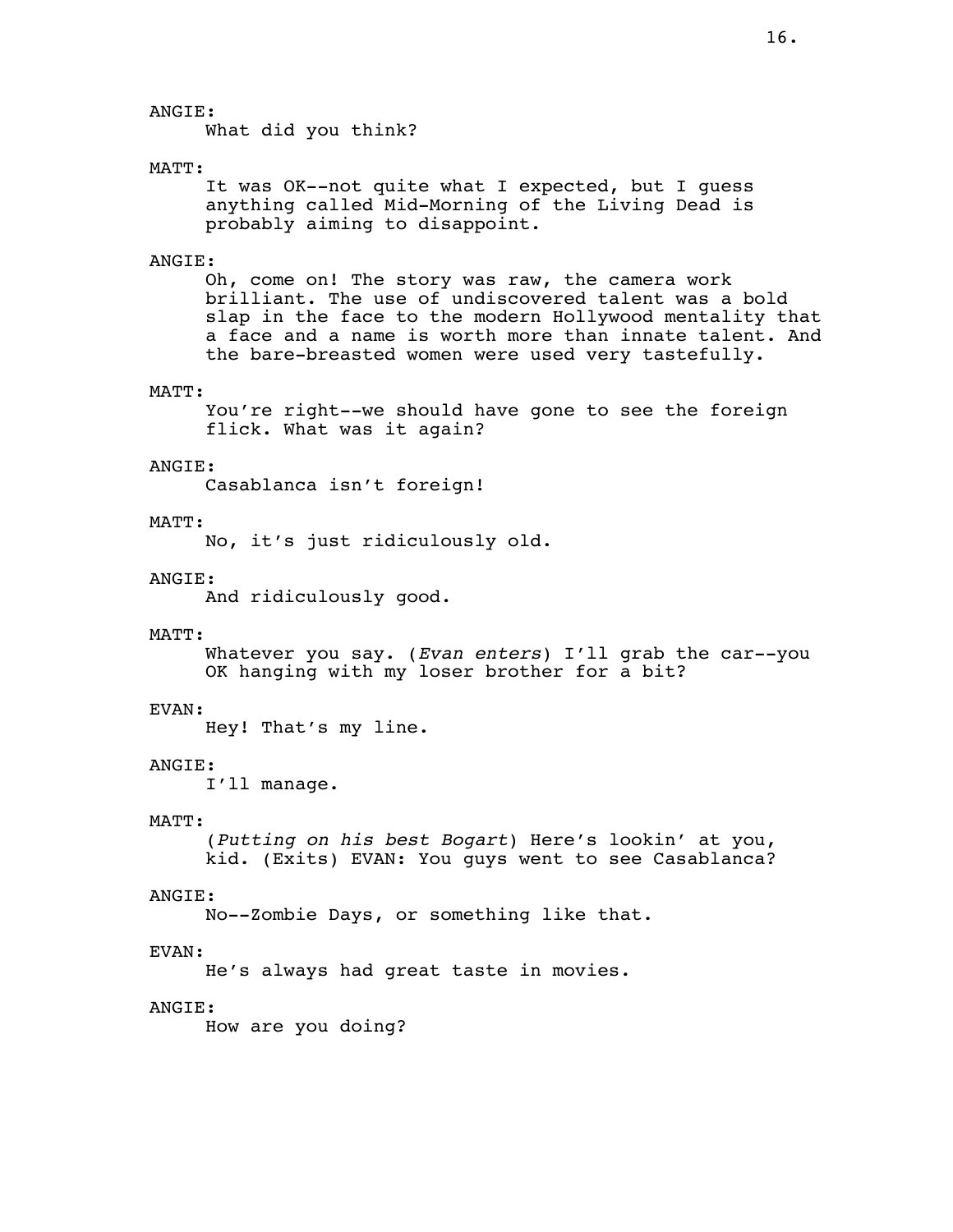EVAN:

Oh, you know--never better.

### ANGIE:

Right. He worries, you know.

#### EVAN:

 I know. I wish he wouldn't. I just want it to be like it used to be. Well, at least like it was before all this shit.

## ANGIE:

Have you told him?

#### EVAN:

 I can't. He'd just worry more. He's already taking the semester off school to make sure I'm OK. It's not supposed to be like this. I'm the one who takes care of him. When mom and dad were working too much, or fighting--he'd come into my room. We could just sit for hours drawing and playing games. It's probably my fault he's a giant nerd. I got him this book about galaxies when he was in, like third grade. I think he read it half a dozen times. God, he was insufferable. It's all he wanted to do.

## ANGIE:

Hey--I like nerds. (*Looking up*) He's almost here.

#### EVAN:

You're good for him, you know.

#### ANGIE:

I know.

## EVAN:

 Sometimes, I think I should have gone for you that day in the diner. Maybe then I wouldn't be sitting here pretending I was OK.

## ANGIE:

 You are OK. You're not gone yet, right? Help him take care of you for once. Make sure he doesn't lose his brother unless he has to.

#### EVAN:

 Thanks, Angie. For helping him forget about all this. Seriously.

### ANGIE:

 Anything I can do, I will. But in the end--Ilsa can't be there for Rick.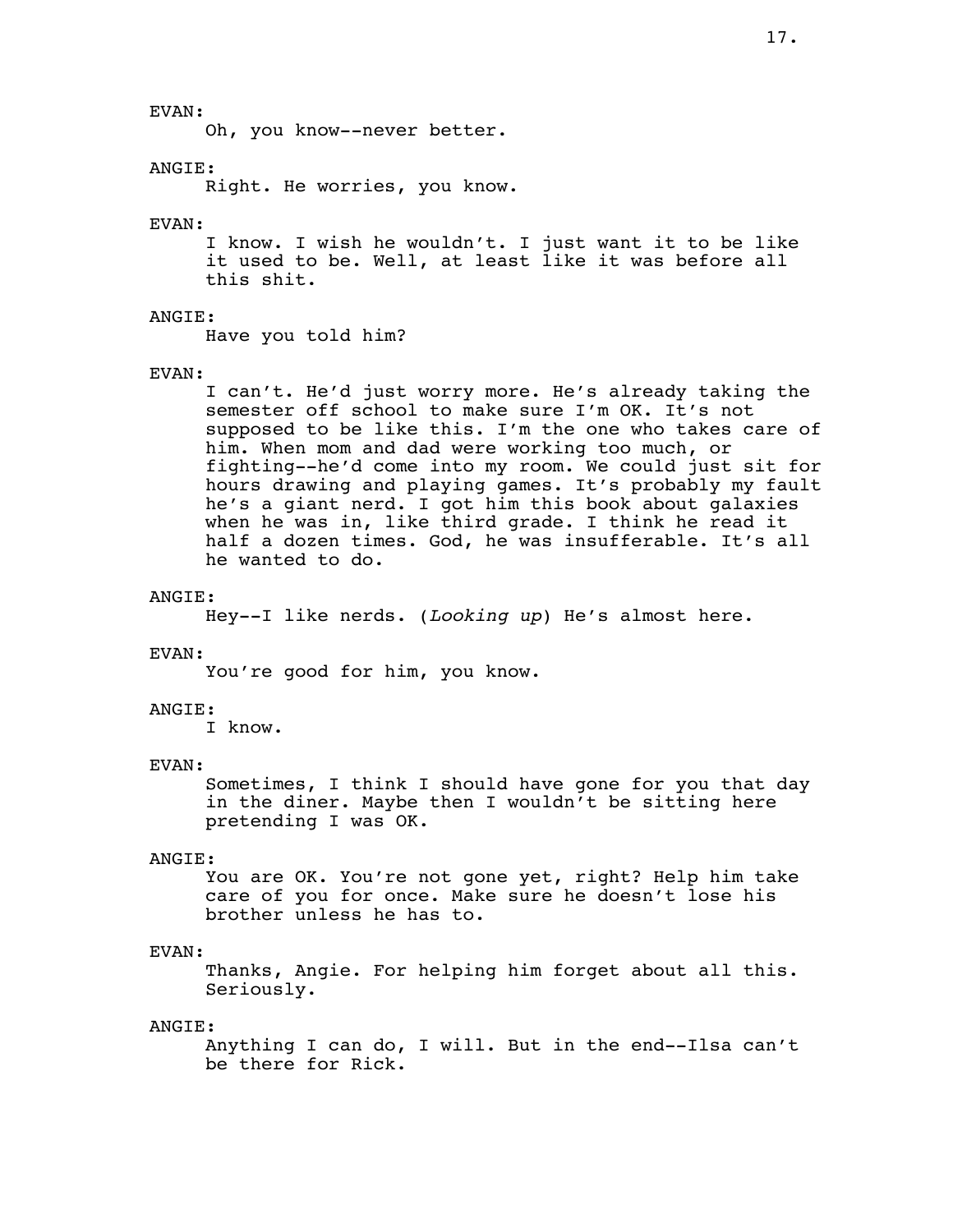## EVAN:

You'll always have Paris.

## MATT:

(*reentering*) You guys good to go?

#### ANGIE:

 (*to Evan*) There certainly is that. (*to Matt*) Let's get out of here. (*Kisses him*)

## EVAN:

 I don't know Matt, I might have to steal this one from you some day.

#### MATT:

Go ahead and try. (Matt, Evan, Angie exeunt)

*(Lights up again on Rick and Jennifer--Counselor gets Rick's attention)*

### COUNSELOR:

Rick?

## RICK:

 What? Oh. Subway car. She stood turned just away from me. The flickering lights from the outside silhouetting her in their artificial glow. She turned to me and smiled. I see it every time I blink. (*Pulls out a picture*) She turned to me and smiled. And she asked where I wanted to go to dinner.

#### JENNIFER:

What are you in the mood for? I was thinking Indian, or maybe Vietnamese.

## RICK:

Either works for me.

## ANGIE:

 (*Approaching--another passenger on the train*) Have you tried the new place on 5th? It's really phenomenal.

#### JENNIFER:

Is it? We haven't tried it yet.

### ANGIE:

 Give it a go. You only live once, right? (moves away, Rick looks like he might recognize Angie).

#### RICK:

Let's go for it. Next stop, right?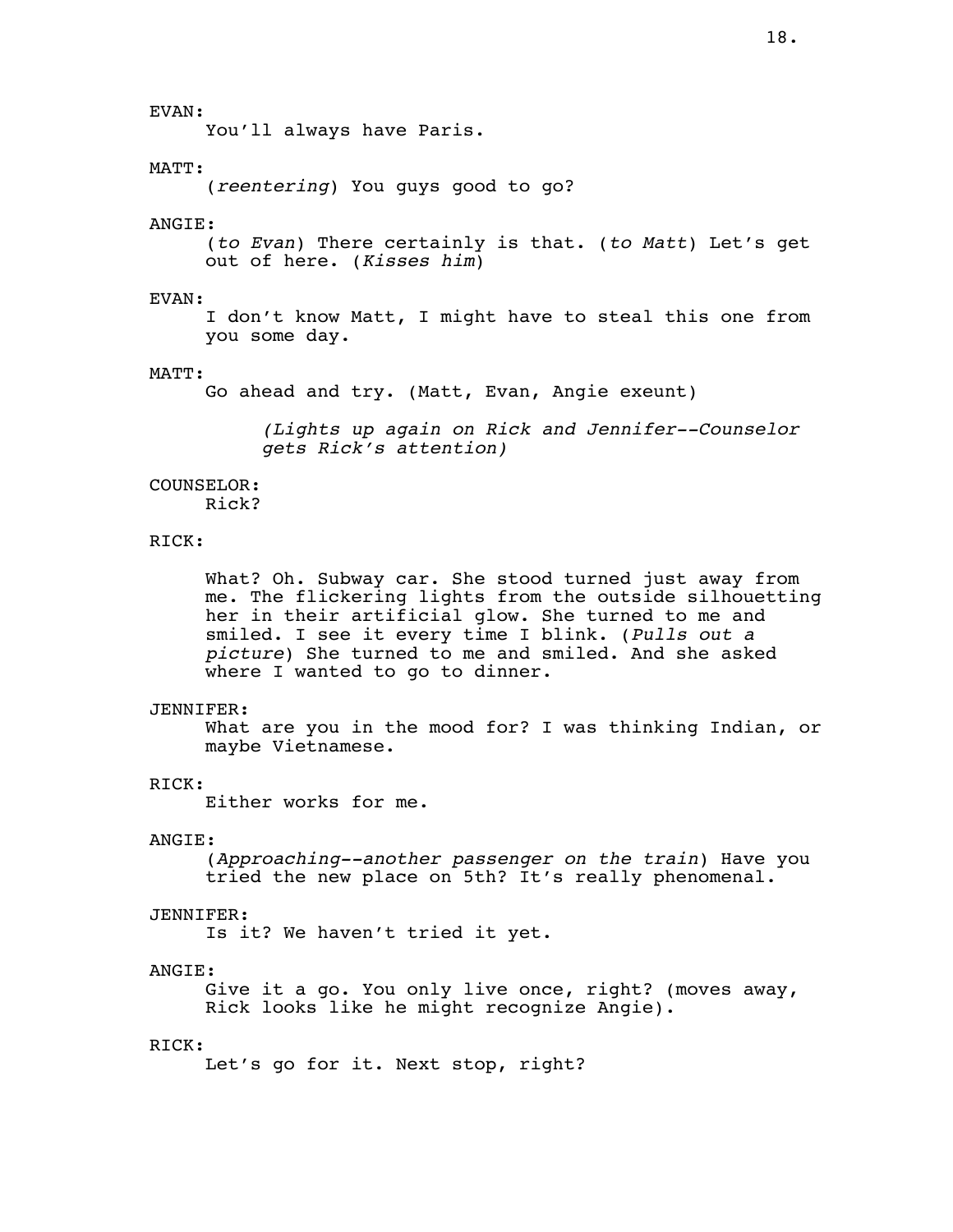#### WENDY:

 She came in to see me at work. Her fifth rejection in as many pieces. One of the in-flight magazines. This one wasn't particularly kind about what they thought about the quality of her writing. I didn't know what to tell her.

## BRENDA:

Whatever. Something will come up.

#### WENDY:

I wish I could give you something to make it suck less.

#### BRENDA:

 You just did (holds up coffee). What would I do without overpriced café mocha? You know, I think I'm glad I've never taken the time to find out.

## WENDY:

Sex and chocolate--got to love the serotonin boost.

#### BRENDA:

 Don't remind me about how long it's been since I've had that particular serotonin boost.

 *(Lights up on Evan and Matt, sitting on Evan's platform playing cards--more specifically pitch; each holds six cards.)*

## EVAN:

Two.

#### MATT:

What's the score?

#### EVAN:

Nine-four, my lead.

#### MATT:

I'll take it. (*plays a card*)

#### EVAN:

Bastard. You had to choose clubs (*plays a card*).

### MATT:

 Hey--maybe I'm just psychic. No trump? (takes the trick and plays another card)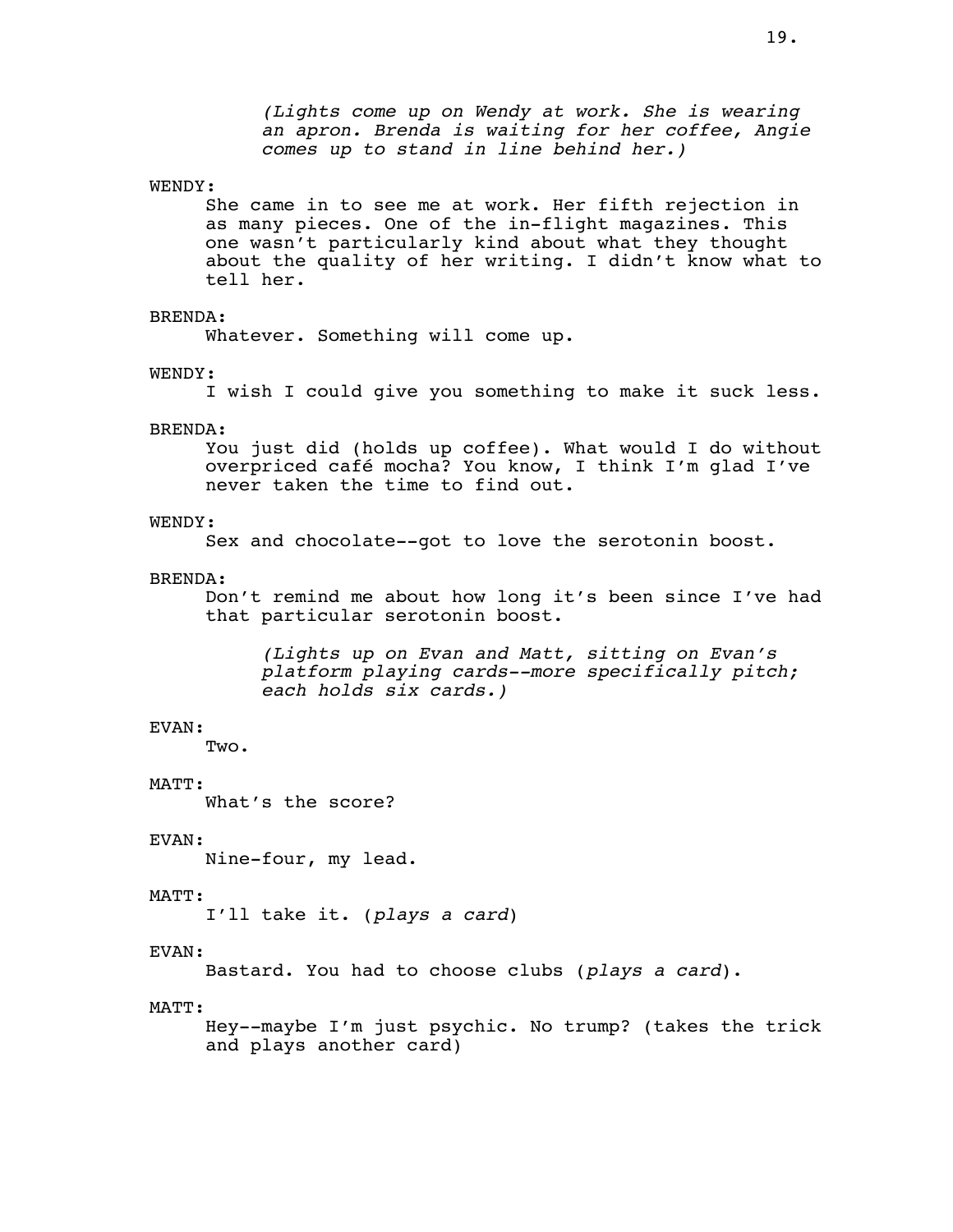# EVAN: I stand by my sentiments. JENNIFER: Rick? RICK: What's up? JENNIFER: You just got silent all of a sudden. RICK: Sorry. Must have spaced out. We were talking about dinner-- JENNIFER: Right. Indian. The new place--are you sure you OK? RICK: Never better. WENDY: So you stick to chocolate. There are alternatives, you know--of the double-A variety. BRENDA: You think I don't? When did my halo show up? WENDY: But I know, it's not the same. BRENDA:

 (*holds up her coffee in mock salute*) And this serotonin comes with caffeine to back it up. You find a man that comes packed with caffeine, drop whatever you're doing and call me. (*turns to leave*)

## ANGIE:

God, does that smell good.

## BRENDA:

I'm sorry?

## ANGIE:

 The coffee. What kind is it? I took one whiff and I don't think I've ever wanted anything else.

## BRENDA:

 (*laughing*) Oh! It's a café mocha--ask Wendy to make it herself--the new barista isn't any good.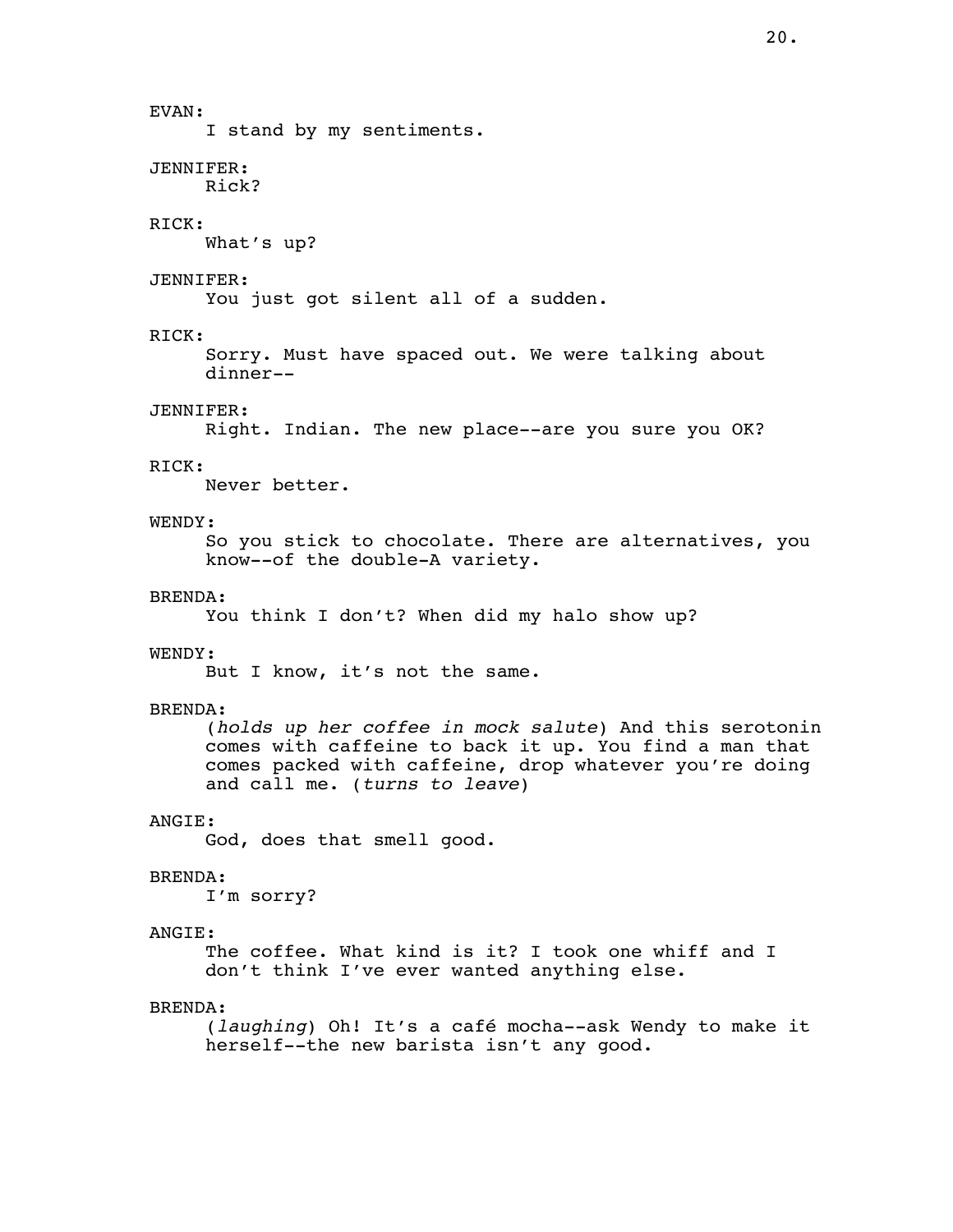Are you making more work for me?

## BRENDA:

WENDY:

(*leaving*) Always.

## ANGIE:

Thanks for the advice. I'll have what she had.

## EVAN:

 Damn you, and the luck you rode in on. (throws down his last card) There's your game.

## MATT:

 (*takes the cards, and begins looking through the cards he's taken*) So I've got high, low--no jack. You got any points for game?

## EVAN:

Funny. That's three then?

## MATT:

Just closing up the game. Your deal.

## EVAN:

Bid to go out?

## MATT:

Always.

## WENDY:

One serotonin express coming up. Extra chocolate OK?

## ANGIE:

Is there any other way?

## WENDY:

Only if you're dead (*turns to make coffee*).

## ANGIE:

 Let's hope you're half as good as your friend seems to think you are.

## WENDY:

 Maybe not half as good--but I might be two-fifths of the way there.

## JENNIFER:

 You know, we don't have to have all the ceremony--we could walk into city hall and then onto a plane. Go back to Paris--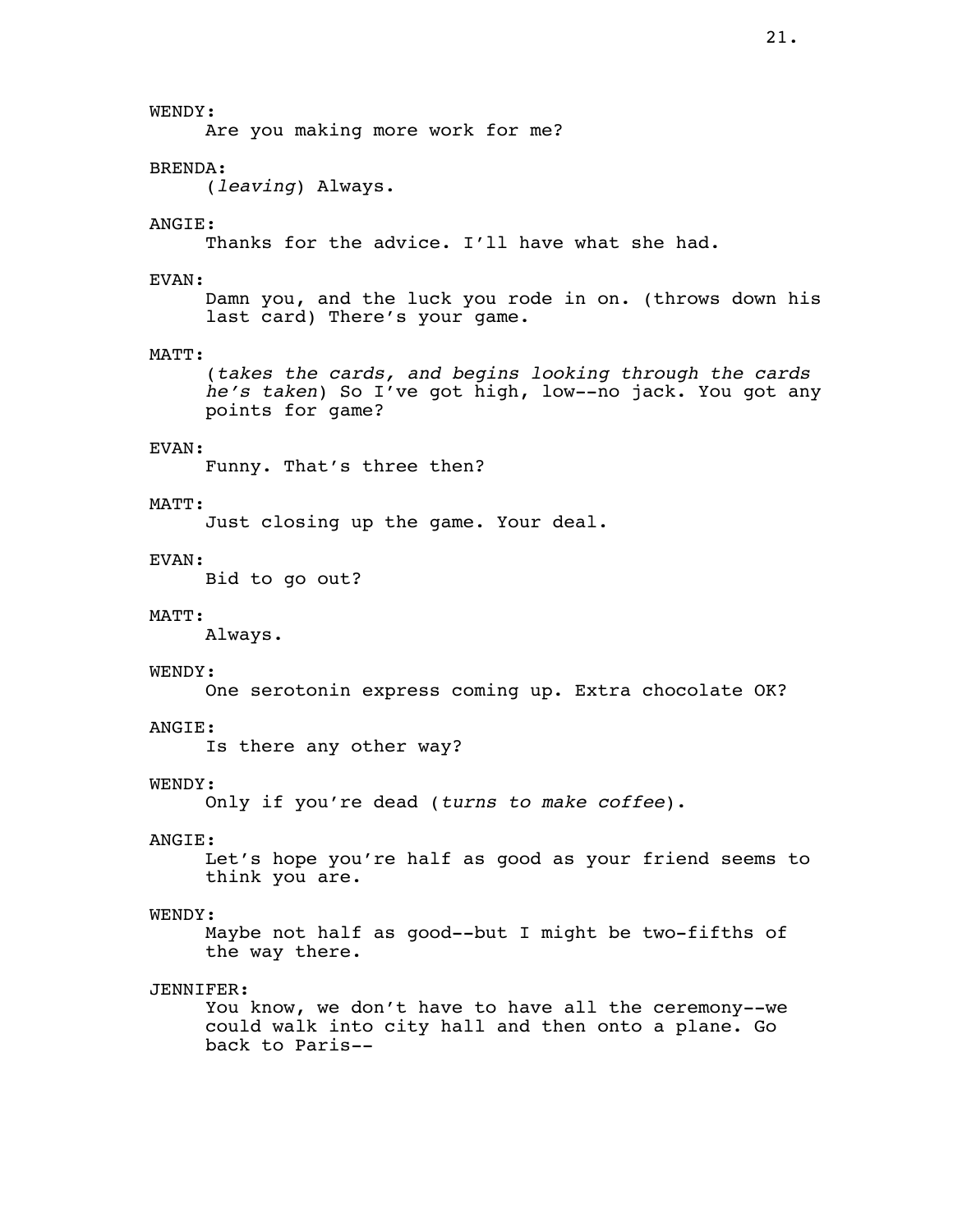## RICK:

And miss the look on everyone's face when you walk in?

#### JENNIFER:

It's your jaw they'll have to reattach.

#### RICK:

And you still won't let me see the dress?

### EVAN:

(*deals cards three at a time, two sets each to Matt and himself*) Angie coming over tonight?

## MATT:

Pretty soon, actually. (*looks at cards*) I'll bid three.

#### EVAN:

You're not shaving or anything?

## MATT:

 Just staying in tonight--probably sit on the couch with my lazy-ass brother. Maybe watch a movie, eat some popcorn.

## EVAN:

 As long as you let one of us choose the movie. I'll take it. (*plays a card*) How are you in spades?

## MATT:

 You'll just have to see (*plays a card, take the trick*). Leading low? (*plays*)

#### EVAN:

 Hey, I'm sick, but not sick enough to play without a plan. (*plays a card and takes the trick*). There's low.

## MATT:

Nicely played. (*Evan plays a card*)

#### JENNIFER:

 No way! The only face I care about seeing surprised is yours.

## RICK:

Fine.

## JENNIFER:

You should pout more often. Makes you cuter.

## ANGIE:

(*takes coffee*) Thanks.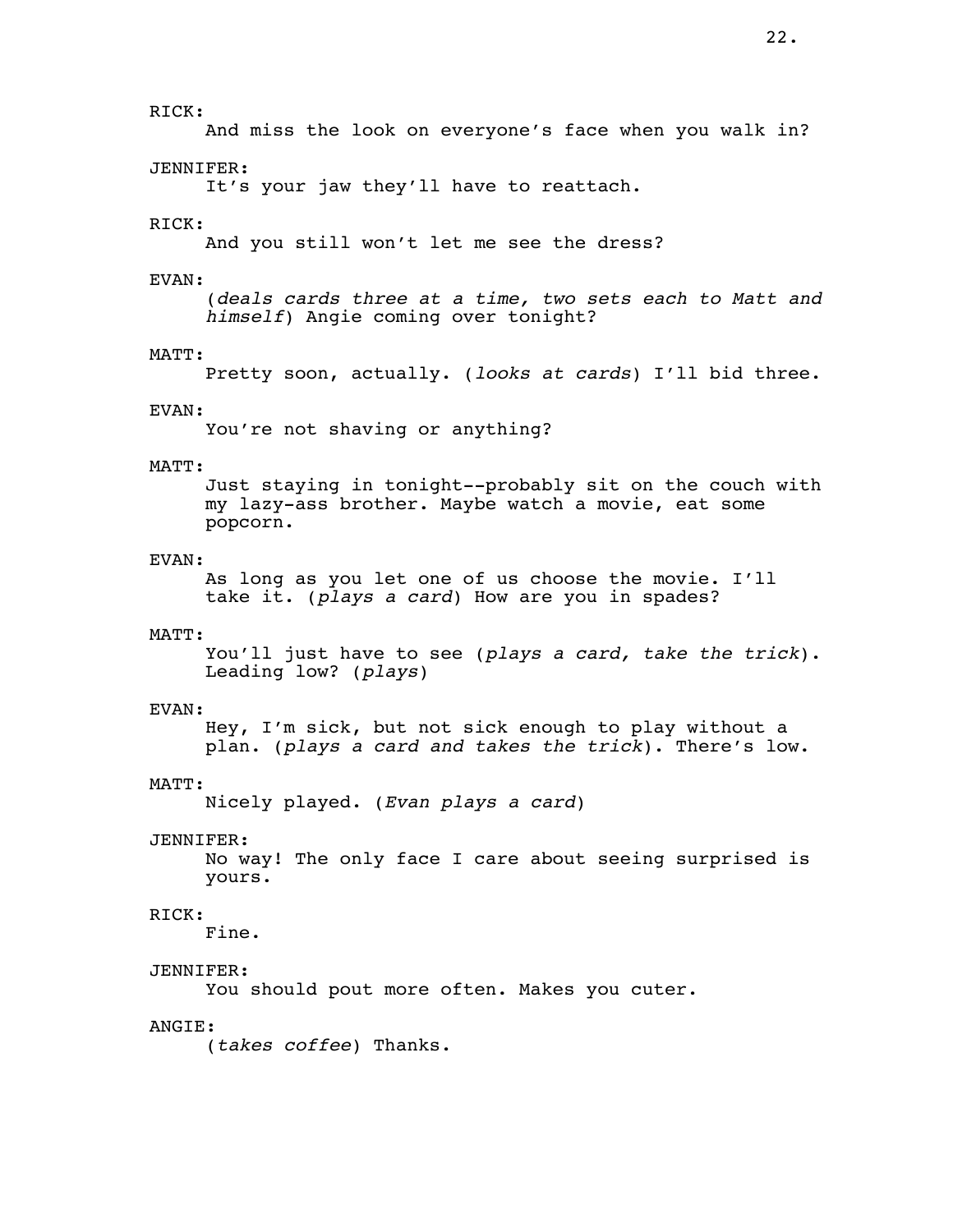WENDY: Just enjoy it. ANGIE: You too. WENDY: Your coffee? ANGIE: Being happy (*leaves*). RICK: Maybe I should try it at work. See if my designs get noticed more. JENNIFER: Never know. God, I'm starving. I can't wait to have my samosas. RICK: I don't get any? JENNIFER: If you order your own--touch mine and you'll be celibate for a very long time. WENDY: (*to audience*) I closed up for the night a couple hours later--I had a voicemail from Brenda. She sounded giddy-- *(Lights up on Brenda, sitting on her platform)* BRENDA: I'm downtown--maybe it's just the chocolate, but the sunset tonight is amazing. (continues in sotto voice) EVAN: And that's game. (*plays last card and takes the trick*) MATT: What's the verdict?

## EVAN:

 Three more for me--twelve. One for you? (*Matt nods*) That's eight.

## MATT:

One more?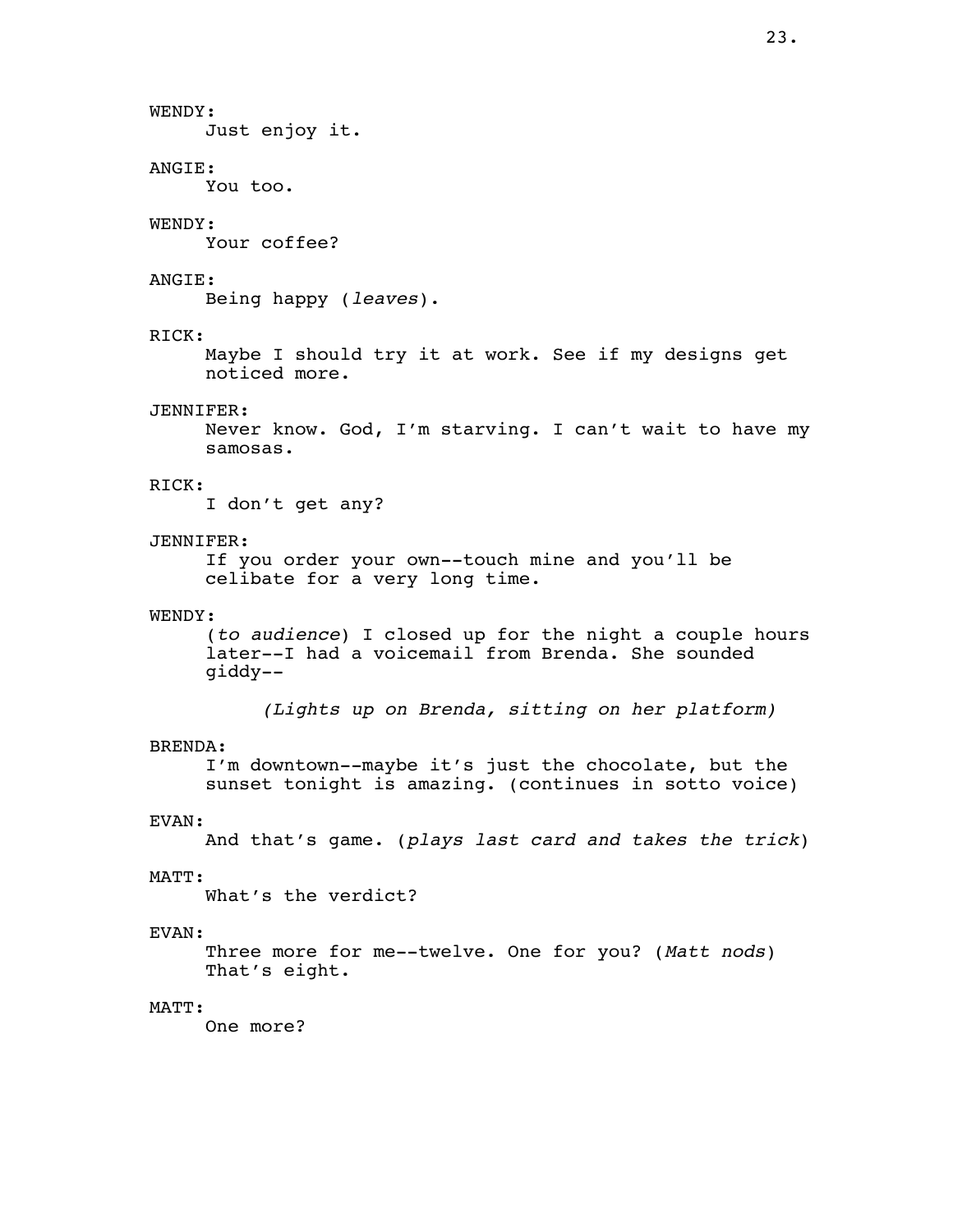## ANGIE:

(*entering with a coffee*) What's the game tonight?

### EVAN:

Pitch. I'm busy winning--you know, the usual.

#### MATT:

 (*Standing*) Hey. (*kisses her*) I talked to Ev about watching a movie--he's game. As long as I don't have a say in what we watch.

## ANGIE:

Smart move. I'll get the popcorn (*exits*).

#### EVAN:

 Better make a few extra bags--Matt hasn't been feeding me. I figure now that you're here I might get some food.

#### MATT:

 You're a pain in the ass. What kind of pizza do you want?

#### EVAN:

Whatever--not really that hungry.

## BRENDA:

 --but I thought I'd give you a call to say hi. Hope it makes you smile when you get out tonight. See you when you get back? I'll make martinis--we'll watch Gilmore Girls, and get a little buzzed. Tonight is going to be a great night.

## WENDY:

 (*walking to her chair*) She sounded happy again. Like when she found me that spring. Before all the rejection letters came in, and everything was a mess. It was good to hear the light in her voice again. It was wonderful.

## RICK:

 (*Walking Jennifer to her platform, and then continuing on to his chair*) But we decided not to get off at 5th and went on to hit up one of our favorites. She had a mango lassi with dinner--on top of her own order of samosas. And we split carrot halwe for dessert. I can't for the life of me remember what we else we ate, but I can hear every word of our conversation, midnight echoes across frost covered plains.

### MATT:

 (*looking at Evan before moving to his chair*) I put the cards away, and grabbed my phone to order from this place that opened last year. I wish I knew how they get (MORE)